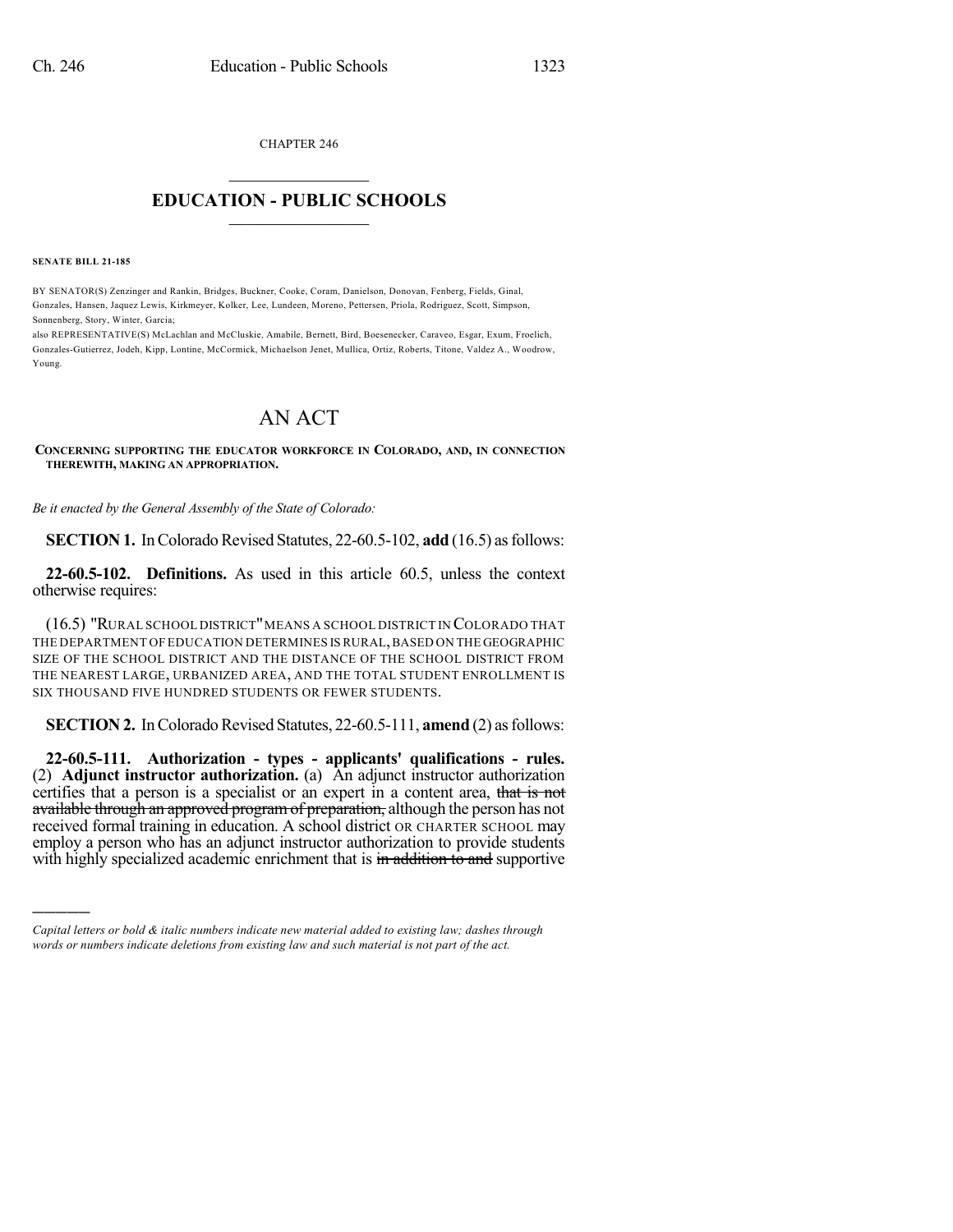ofrequired content areas, TO ADDRESS RECRUITING CHALLENGES,AND TO ESTABLISH A DIVERSE WORKFORCE. The department of education may issue an adjunct instructor authorization to a person who applies to the department, providing such information as may be required by rule of the state board of education, including, at a minimum, documentation demonstrating the following:

(I) The applicant possesses outstanding talent and OR demonstrates specific abilities and knowledge in a particular area of specialization; that is not included in an approved endorsement area, as specified in rule;

(II) A school district board of education OR SUPERINTENDENT OR THE PRINCIPAL OF A CHARTER SCHOOL has requested the applicant's services and requires the applicant's services; based upon evidence of a documented student need;

(III) The potential employing school district OR CHARTER SCHOOL has documented evidence of the applicant's outstanding talent OR specific abilities and particular knowledge of the area of specialization; AND

(IV) The applicant has been employed for at least five years in the area of specialization or holds a bachelor's degree or higher degree in the area of specialization.

(b) An adjunct instructor authorization is valid for three years. The department of education may renew an adjunct instructor authorization for succeeding three-year periods at the employing school district's OR CHARTER SCHOOL'S request. To request renewal, the employing school district OR CHARTER SCHOOL, at a minimum, shall submit to the department of education documented evidence of continuing need within the school district OR CHARTER SCHOOL for the adjunct instructor's services.

(c) A PERSON WHO HOLDS AN ADJUNCT INSTRUCTOR AUTHORIZATION MAY BE EMPLOYED UNDER THE AUTHORIZATION ONLY BY THE SCHOOL DISTRICT OR CHARTER SCHOOL THAT INITIALLY REQUESTED THE PERSON'S SERVICES PURSUANT TO SUBSECTION  $(2)(a)(II)$  OF THIS SECTION. A PERSON WHO HOLDS AN ADJUNCT INSTRUCTOR AUTHORIZATION AND IS EMPLOYED BY A SCHOOL DISTRICT MAY TEACH ONLY UNDER THE GENERAL SUPERVISION OF A LICENSED PROFESSIONAL TEACHER. A SCHOOL DISTRICT OR A CHARTER SCHOOL SHALL NOT EMPLOY A PERSON WHO HOLDS AN ADJUNCT INSTRUCTOR AUTHORIZATION AS A FULL-TIME TEACHER. NOTWITHSTANDING THIS SUBSECTION (c), A RURAL SCHOOL DISTRICT MAY EMPLOY A PERSON WHO HOLDS AN ADJUNCT INSTRUCTOR AUTHORIZATION AS A FULL-TIME TEACHER ONLY IF THERE ARE NO QUALIFIED, LICENSED APPLICANTS FOR THE POSITION.

**SECTION 3.** In Colorado Revised Statutes, **add** 22-60.5-209.1 as follows:

**22-60.5-209.1. Department of education - adjunct instructor authorization - alternative teacher programs - information.** (1) (a) THE DEPARTMENT SHALL DIRECT RESOURCES TOWARD PUBLICIZING THE EXISTENCE OF:

(I) THE TEACHER RECRUITMENT EDUCATION AND PREPARATION PROGRAM ESTABLISHED IN SECTION 22-35-108.5;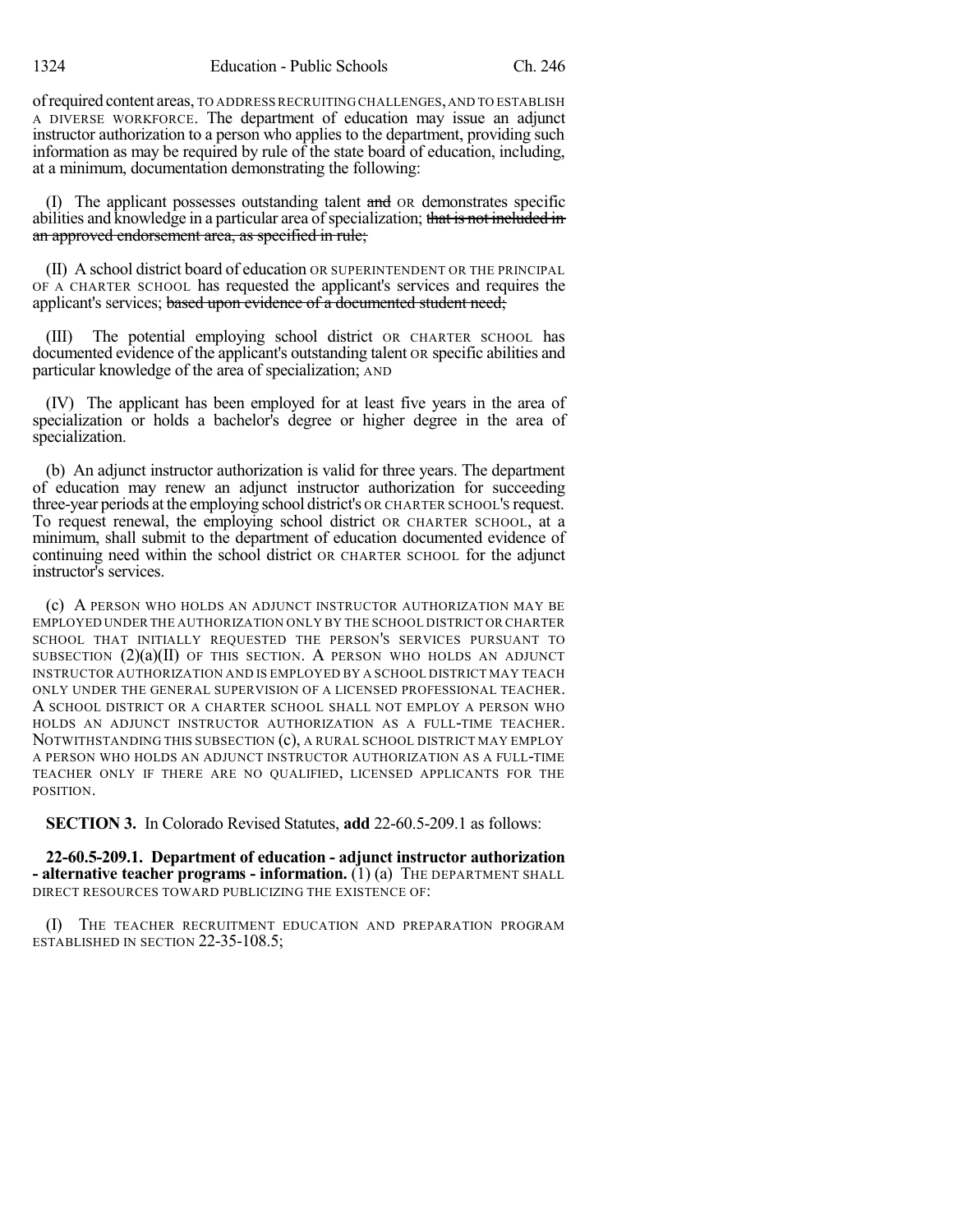(II) THE TEACHER RESIDENCY PROGRAMS AVAILABLE THROUGH THE TEACHER RESIDENCY EXPANSION PROGRAM CREATED IN PART 1OF ARTICLE 60.3OF THIS TITLE 22;

(III) PROGRAMS TO SUPPORT PARAPROFESSIONALS, AS DEFINED IN SECTION 22-60.3-102, WHO ARE SEEKING A BACCALAUREATE DEGREE TO PURSUE A PROFESSIONAL TEACHING LICENSE;

(IV) THE EDUCATOR RECRUITMENT AND RETENTION PROGRAM CREATED IN SECTION 22-60.3-202;

(V) THE ADJUNCT INSTRUCTOR AUTHORIZATION DESCRIBED IN SECTION  $22-60.5-111(2)$ ;

(VI) ALTERNATIVE TEACHER PROGRAMS DESCRIBED IN SECTION 22-60.5-205;

(VII) THE TEACHER OF RECORD PROGRAM DESCRIBED IN SECTION 22-60.5-208.7;

(VIII) PROGRAMS FOR STUDENT TEACHERS IN RURAL AREAS OPERATED PURSUANT TO SECTION 23-76-104;

(IX) THE TEACHER CADET PROGRAM DESCRIBED IN SECTION 23-76-105;

(X) TEACHING FELLOWSHIP PROGRAMS OPERATED PURSUANT TO PART 3 OF ARTICLE 78 OF TITLE 23;

(XI) THE EDUCATOR LOAN FORGIVENESS PROGRAM OPERATED PURSUANT TO SECTION 23-3.9-102; AND

(XII) OTHER EXISTINGPUBLIC OR NONPROFIT PROGRAMS THAT FACILITATE ENTRY INTO THE TEACHING PROFESSION.

(b) IN PUBLICIZINGTHE PROGRAMS,THE DEPARTMENT SHALL COLLABORATE WITH NONPROFIT ORGANIZATIONS THAT SUPPORT ENTRY INTO THE TEACHING PROFESSION.

(2) THE DEPARTMENT SHALL PROVIDE TECHNICAL SUPPORT TO SCHOOL DISTRICTS, BOARDS OF COOPERATIVE SERVICES, AND CHARTER SCHOOLS TO ASSIST THEM IN ACCESSING THE PROGRAMS DESCRIBED IN SUBSECTION (1) OF THIS SECTION AND IN OTHERWISE RECRUITING INDIVIDUALS TO PURSUE TEACHING CAREERS.

**SECTION 4.** In Colorado Revised Statutes, **add** 23-60-110 as follows:

**23-60-110. Teaching career pathway - design.** (1) NO LATER THAN THE 2022-23 ACADEMIC YEAR, THE DEPARTMENT OF HIGHER EDUCATION, IN COLLABORATION WITH THE DEPARTMENT OF EDUCATION, THE BOARD, AND THE DEANS OF THE SCHOOLS OF EDUCATION AND ACADEMIC ADMINISTRATORS IN COLORADO INSTITUTIONS OF HIGHER EDUCATION, OR THEIR DESIGNEES, SHALL DESIGN A CAREER PATHWAY,AS DEFINED IN SECTION 23-60-1002(2), FOR STUDENTS TO ENTER THE TEACHING PROFESSION. THE TEACHING CAREER PATHWAY MUST CONNECT SCHOOL DISTRICTS, LOCAL DISTRICT COLLEGES, COMMUNITY COLLEGES, AND FOUR-YEAR INSTITUTIONS OF HIGHER EDUCATION WITH ADULT PROGRAMS,AND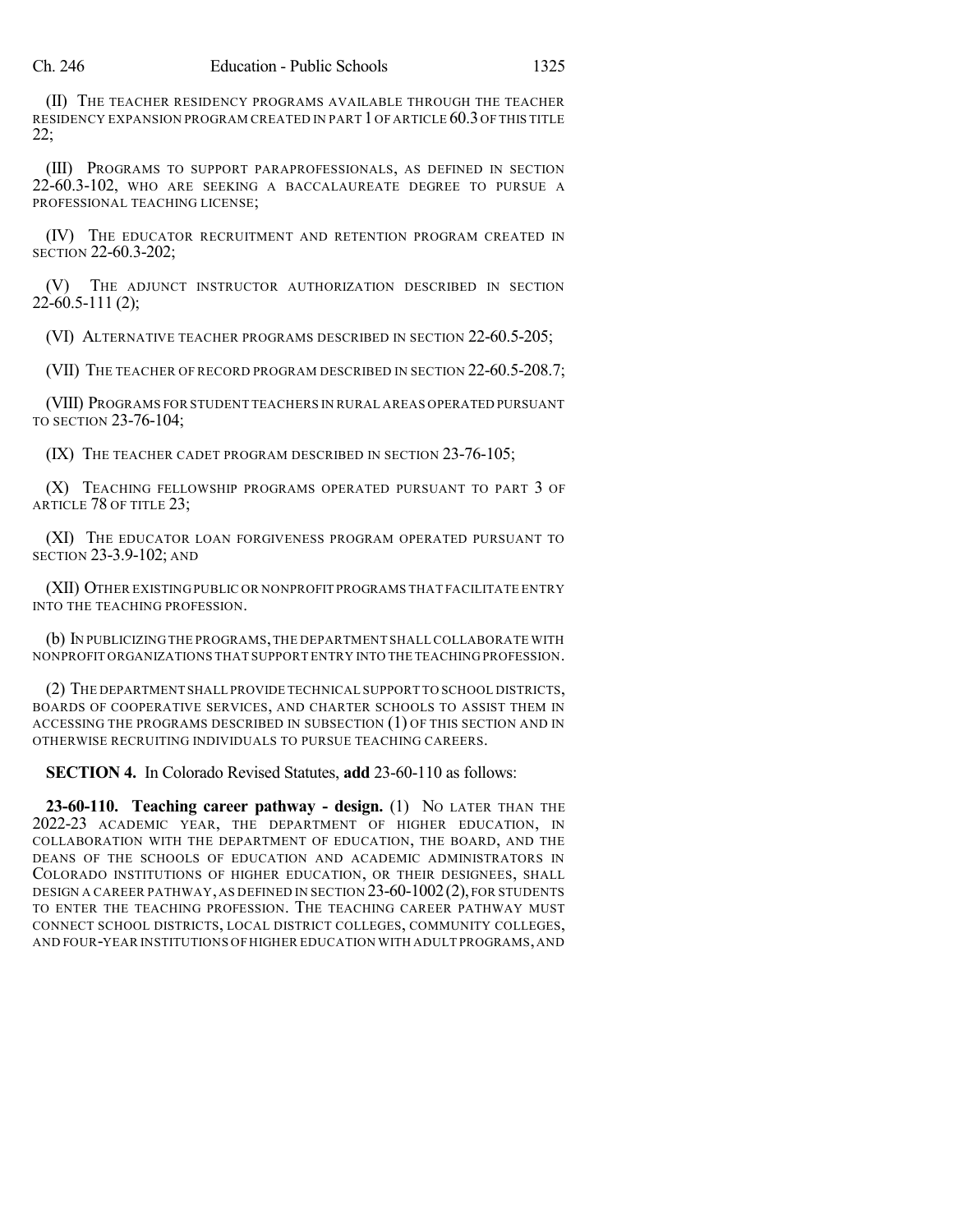MAY ALLOW A STUDENT TO EARN INCOME WHILE PROGRESSING ALONG THE CAREER PATHWAY. THE BOARD SHALL APPROVE ALL PATHWAYS THAT BEGIN IN MIDDLE OR HIGH SCHOOL.

(2) THE TEACHING CAREER PATHWAY MUST BE ALIGNED WITH THE PERFORMANCE-BASED TEACHER LICENSING STANDARDS ADOPTED BY THE STATE BOARD OF EDUCATION PURSUANT TO SECTION 22-2-109 (3). IN ADDITION, THE PATHWAY MUST INCLUDE THE FOLLOWING COMPONENTS:

(a) SECONDARY,ADULT EDUCATION,AND POSTSECONDARY EDUCATION OPTIONS, WITH A NONDUPLICATIVE,CLEARLY ARTICULATED COURSE PROGRESSION FROM ONE LEVEL OF INSTRUCTION TO THE NEXT, WITH OPPORTUNITIES TO EARN POSTSECONDARY CREDITS, MAXIMIZE CREDIT FOR PRIOR LEARNING, AND SECURE EDUCATOR LICENSURE;

(b) ACADEMIC AND CAREER COUNSELING RESOURCES; BEST PRACTICES IN WRAPAROUND SUPPORT SERVICES, PARTICULARLY AT TRANSITION POINTS ALONG THE TEACHING CAREER PATHWAY;AND SUPPORT AND DEVELOPMENT OF INDIVIDUAL CAREER AND ACADEMIC PLANS; AND

(c) CURRICULUM AND INSTRUCTIONAL STRATEGIES THAT ARE APPROPRIATE FOR ADULT STUDENTS AND THAT EMBED LEARNING AND SKILL-BUILDING IN A WORK-RELATED CONTEXT.

(3) THE DEPARTMENT OF EDUCATION SHALL DIRECT EACH SCHOOL DISTRICT TO PUBLICIZE THE TEACHINGCAREER PATHWAY ON ITS WEBSITE AND SOCIAL MEDIA AND THE DEPARTMENT OFHIGHER EDUCATION SHALL DIRECT EACH COMMUNITY COLLEGE CAMPUS AND FOUR-YEAR INSTITUTIONAL CAMPUS TO PUBLICIZE THE TEACHING CAREER PATHWAY ON ITS WEBSITE AND SOCIAL MEDIA.

**SECTION 5.** In Colorado Revised Statutes, **add** 22-35-108.5 as follows:

**22-35-108.5. Teacher recruitment education and preparation (TREP) program - objectives - selection criteria - rules.** (1) (a) THERE IS ESTABLISHED THE TEACHER RECRUITMENT EDUCATION AND PREPARATION PROGRAM, REFERRED TO IN THIS SECTION AS THE "TREP PROGRAM".BEGINNING IN THE 2022-23 SCHOOL YEAR, THE DEPARTMENT SHALL ADMINISTER THE TREP PROGRAM PURSUANT TO THIS SECTION AND GUIDELINES ESTABLISHED BY THE BOARD PURSUANT TO SUBSECTION (4) OF THIS SECTION AND APPROVED BY THE STATE BOARD FOR COMMUNITY COLLEGES AND OCCUPATIONAL EDUCATION. THE OBJECTIVES OF THE TREP PROGRAM ARE TO:

(I) INCREASE THE NUMBER OF STUDENTS WHO ENTER THE TEACHING PROFESSION;

(II) INCREASE THE PERCENTAGE OF STUDENTS WHO PARTICIPATE IN POSTSECONDARY EDUCATOR PREPARATION PROGRAMS, ESPECIALLY AMONG LOW-INCOME AND TRADITIONALLY UNDERSERVED POPULATIONS;

(III) CREATE A MORE DIVERSE TEACHER WORKFORCE TO REFLECT THE ETHNIC DIVERSITY OF THE STATE;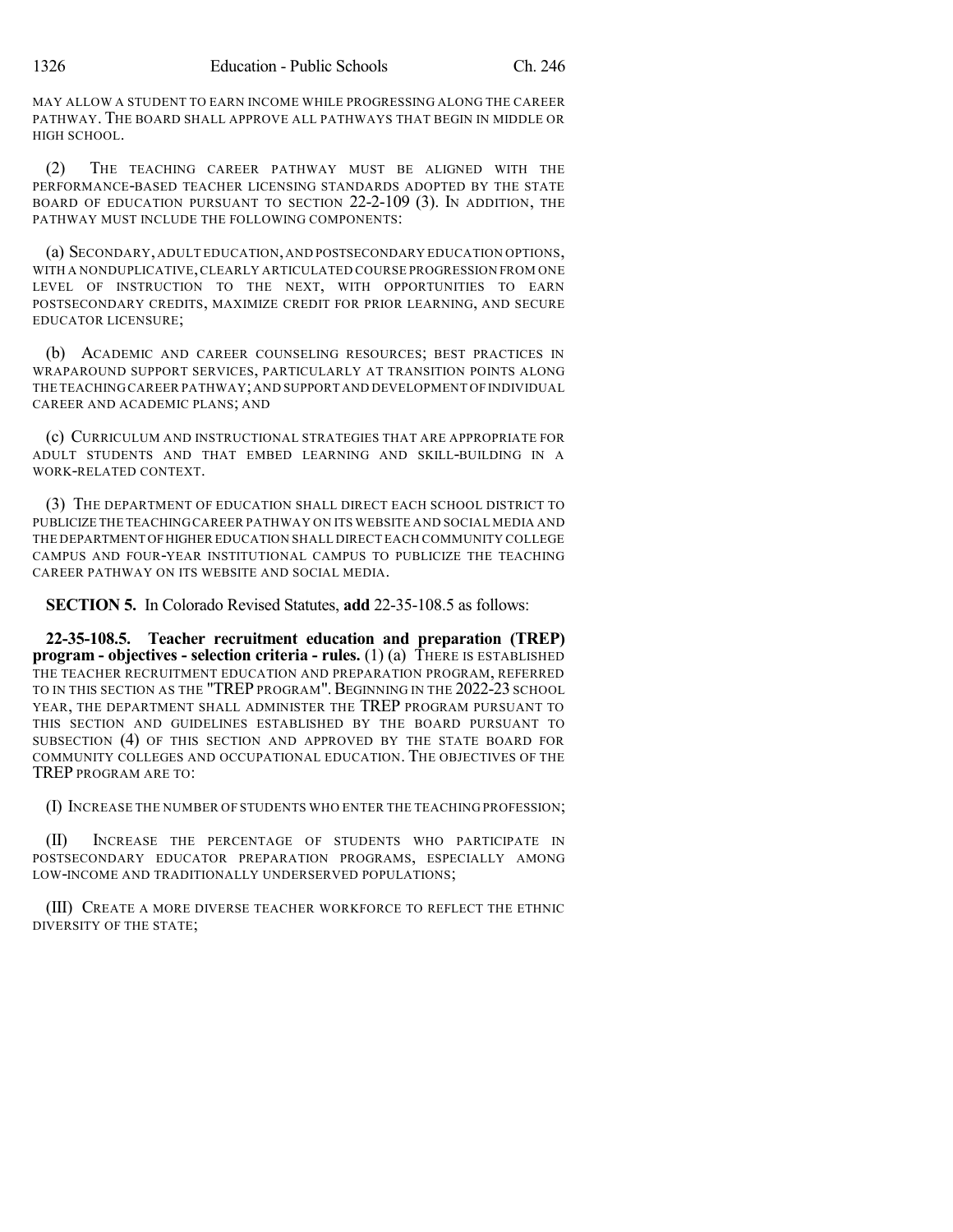(IV) DECREASE THE AMOUNT OF TIME THAT IS REQUIRED FOR A STUDENT TO COMPLETE A POSTSECONDARY EDUCATOR PREPARATION DEGREE OR CERTIFICATE; AND

(V) INCREASE THE OPPORTUNITIES TO PARTICIPATE IN THE TEACHING CAREER PATHWAY.

(b) NOTWITHSTANDING ANY PROVISIONS OF THIS ARTICLE 35 TO THE CONTRARY, A QUALIFIED STUDENT WHO IS DESIGNATED BY THE DEPARTMENT TO BE A TREP PROGRAM PARTICIPANT PURSUANT TO SUBSECTION (2) OF THIS SECTION MAY CONCURRENTLY ENROLL IN POSTSECONDARY COURSES IN THE TWO YEARS DIRECTLY FOLLOWING THE YEAR IN WHICH THE PARTICIPANT WAS ENROLLED IN THE TWELFTH GRADE OF A LOCAL EDUCATION PROVIDER.

(2) (a) SUBJECT TO AVAILABLE APPROPRIATIONS, THE DEPARTMENT MAY DESIGNATE AS A TREP PROGRAM PARTICIPANT A QUALIFIED STUDENT WHO:

(I) IS FOLLOWING THE TEACHING CAREER PATHWAY CREATED IN SECTION 23-60-110 AND IS ON SCHEDULE TO COMPLETE THE COURSES SPECIFIED IN THE TEACHING CAREER PATHWAY FOR THE TWELFTH GRADE YEAR AND IS ENROLLING IN THE POSTSECONDARY COURSES IDENTIFIED IN THE TEACHING CAREER PATHWAY FOR THE FIFTH AND SIXTH YEARS;

(II) IS NOT IN NEED OF A DEVELOPMENTAL EDUCATION COURSE;

(III) HAS BEEN SELECTED FOR PARTICIPATION IN THE TREP PROGRAM BY THE PARTICIPANT'S HIGH SCHOOL PRINCIPAL OR EQUIVALENT SCHOOL ADMINISTRATOR;

(IV) HAS BEEN ACCEPTED INTO A POSTSECONDARY DEGREE PROGRAM AT AN INSTITUTION OF HIGHER EDUCATION; AND

(V) HAS SATISFIED ANY OTHER SELECTION CRITERIA ESTABLISHED BY GUIDELINES ESTABLISHED BY THE BOARD PURSUANT TO SUBSECTION (4) OF THIS SECTION AND APPROVED BY THE STATE BOARD FOR COMMUNITY COLLEGES AND OCCUPATIONAL EDUCATION.

(b) (I) THE DEPARTMENT, AS PART OF ITS ANNUAL BUDGET REQUEST TO THE GENERAL ASSEMBLY, SHALL REPORT THE TOTAL NUMBER OF POTENTIAL TREP PROGRAM PARTICIPANTS FOR THE FOLLOWING SCHOOL YEAR.

(II) THE GENERAL ASSEMBLY SHALL ANNUALLY FUND EACH POTENTIAL TREP PROGRAM PARTICIPANT AT THE SAME PER-PUPIL RATE AS DETERMINED BY THE ASCENT PROGRAM AS DESCRIBED IN SECTION 22-35-108. FOR THE 2022-23 BUDGET YEAR, THE GENERAL ASSEMBLY SHALL APPROPRIATE FUNDING FOR NO MORE THAN TWO HUNDRED TREP PROGRAM PARTICIPANTS.

(III) THE DEPARTMENT SHALL NOT DESIGNATE A GREATER NUMBER OF TREP PROGRAM PARTICIPANTS FOR A SCHOOL YEAR THAN THE NUMBER OF PARTICIPANTS THE GENERAL ASSEMBLY APPROVES FOR FUNDING IN THE ANNUAL APPROPRIATION ACT FOR THE APPLICABLE BUDGET YEAR.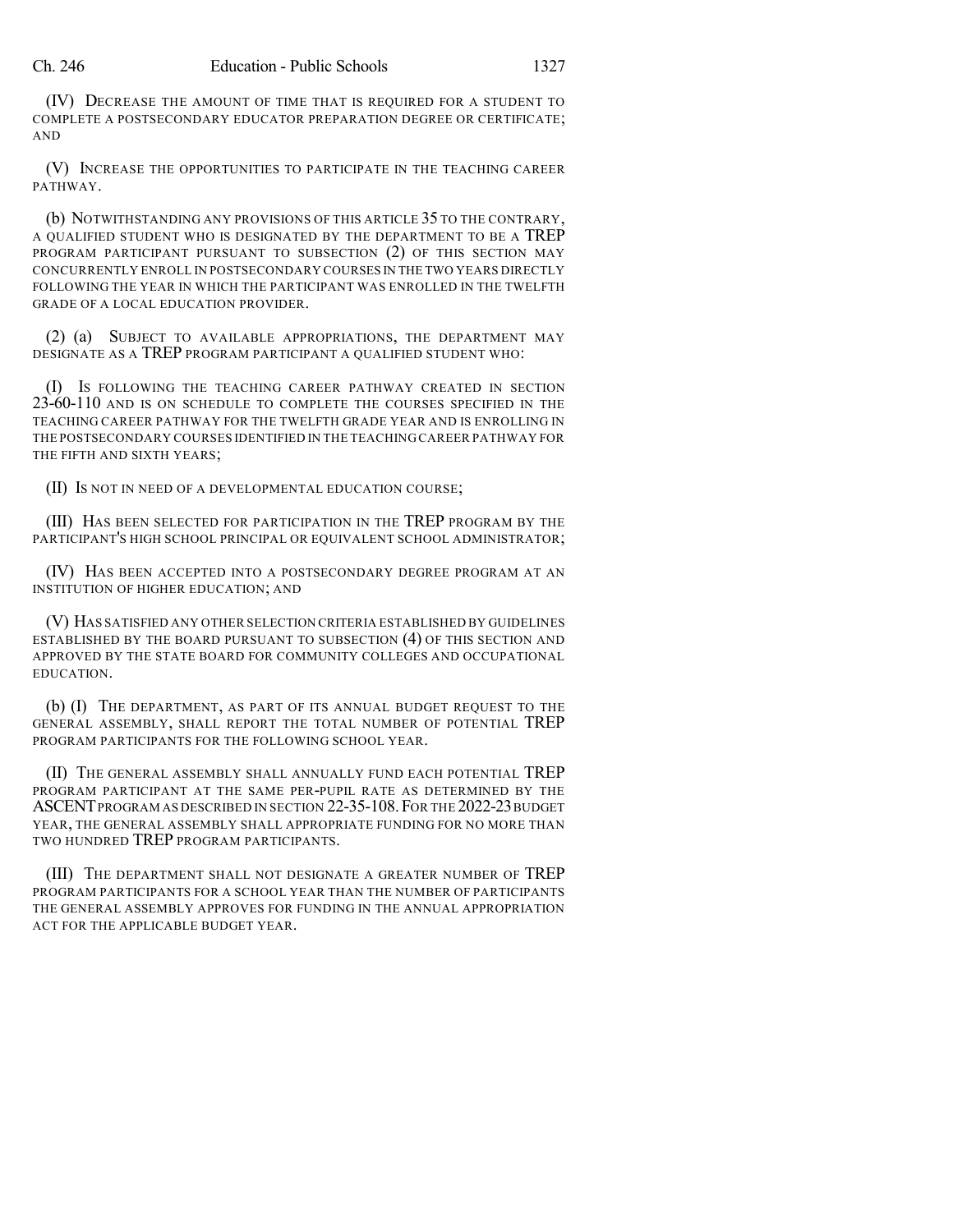(3) (a) THE LOCAL EDUCATION PROVIDER THAT ENROLLS A QUALIFIED STUDENT WHO IS DESIGNATED BY THE DEPARTMENT AS A TREP PROGRAM PARTICIPANT MAY INCLUDE THE STUDENT IN THE SCHOOL DISTRICT'S FUNDED PUPIL COUNT, OR, IN THE CASE OF A STUDENT ENROLLED IN AN INSTITUTE CHARTER SCHOOL, IN THE FUNDED PUPIL COUNT OF THE INSTITUTE CHARTER SCHOOL'S ACCOUNTING DISTRICT, AS PROVIDED IN SECTION 22-54-103 (7).

(b) A LOCAL EDUCATION PROVIDER THAT RECEIVES EXTENDED HIGH SCHOOL FUNDING, AS DESCRIBED IN SECTION 22-54-104 (4.7), IN A BUDGET YEAR FOR PROGRAM PARTICIPANTS MAY EXPEND THE FUNDING ON BEHALF OF TREPPROGRAM PARTICIPANTS WHO ENROLL IN AN INSTITUTION OFHIGHER EDUCATION DURING THAT BUDGET YEAR AND ON BEHALF OF THE TREPPROGRAM PARTICIPANTS WHO,BYMAY 1 OF THAT BUDGET YEAR, ARE ADMITTED TO AN INSTITUTION OF HIGHER EDUCATION TO PARTICIPATE IN THE TREP PROGRAM DURING THE NEXT BUDGET YEAR.

(c) THE LOCAL EDUCATION PROVIDER SHALL CERTIFY TO THE DEPARTMENT BY MAY 10 OF EACH YEAR THE LIST OF TREP PROGRAM PARTICIPANTS WHO ARE ADMITTED TO AN INSTITUTION OF HIGHER EDUCATION TO PARTICIPATE IN THE TREP PROGRAM DURING THE NEXT BUDGET YEAR. AT THE END OF THE BUDGET YEAR IN WHICH THE LOCAL EDUCATION PROVIDER RECEIVES THE EXTENDED HIGH SCHOOL FUNDING FOR TREP PROGRAM PARTICIPANTS, THE LOCAL EDUCATION PROVIDER SHALL REMIT TO THE DEPARTMENT ANY REMAINING AMOUNT OF THE FUNDING THAT THE LOCAL EDUCATION PROVIDER IS NOT USING FOR A TREPPROGRAM PARTICIPANT WHO IS INCLUDED ON THE CERTIFIED LIST.

(4) THE BOARD SHALL ESTABLISH GUIDELINES FOR THE ADMINISTRATION OF THE TREP PROGRAM THAT ARE APPROVED BY THE STATE BOARD FOR COMMUNITY COLLEGES AND OCCUPATIONAL EDUCATION, INCLUDING BUT NOT LIMITED TO SELECTION CRITERIA THAT THE DEPARTMENT MAY USE PURSUANT TO SUBSECTION  $(2)(a)(V)$  OF THIS SECTION TO DESIGNATE QUALIFIED STUDENTS AS TREP PROGRAM PARTICIPANTS.

(5) FOR PURPOSES OF PART 5 OF ARTICLE 11 OF THIS TITLE 22 CONCERNING SCHOOL ACCOUNTABILITY REPORTS, THE DEPARTMENT SHALL INCLUDE TREP PROGRAM PARTICIPANTS IN THE REPORTING REQUIREMENTS, REGARDLESS OF WHETHER A TREP PROGRAM PARTICIPANT HAS COMPLETED THE GRADUATION REQUIREMENTS.

(6) FOR PURPOSES OF APPLYING THE PROVISIONS OF ARTICLE 11 OF THIS TITLE 22 CONCERNING SCHOOL ACCOUNTABILITY AND REPORTING GRADUATION RATES, A QUALIFIED STUDENT WHO IS A TREP PROGRAM PARTICIPANT MUST BE COUNTED IN THE ENROLLING SCHOOL DISTRICT'S OR INSTITUTE CHARTER SCHOOL'S GRADUATION RATE IN THE SCHOOL YEAR IN WHICH THE STUDENT COMPLETES THE SCHOOL DISTRICT'S OR INSTITUTE CHARTER SCHOOL'S MINIMUM HIGH SCHOOL GRADUATION REQUIREMENTS.THE STATE BOARD OF EDUCATION SHALL PROMULGATE RULES FOR SCHOOLS AND SCHOOL DISTRICTS TO FOLLOW IN SATISFYING STATE AND FEDERAL REPORTING REQUIREMENTS CONCERNING THE ENROLLMENT STATUS OF TREP PROGRAM PARTICIPANTS. TO THE EXTENT PRACTICABLE, THE RULES MUST ENSURE THAT SCHOOLS AND SCHOOL DISTRICTS ARE NOT ADVERSELY AFFECTED IN CALCULATING AND REPORTING THE COMPLETION OF HIGH SCHOOL GRADUATION REQUIREMENTS BY QUALIFIED STUDENTS WHO HAVE BEEN DESIGNATED BY THE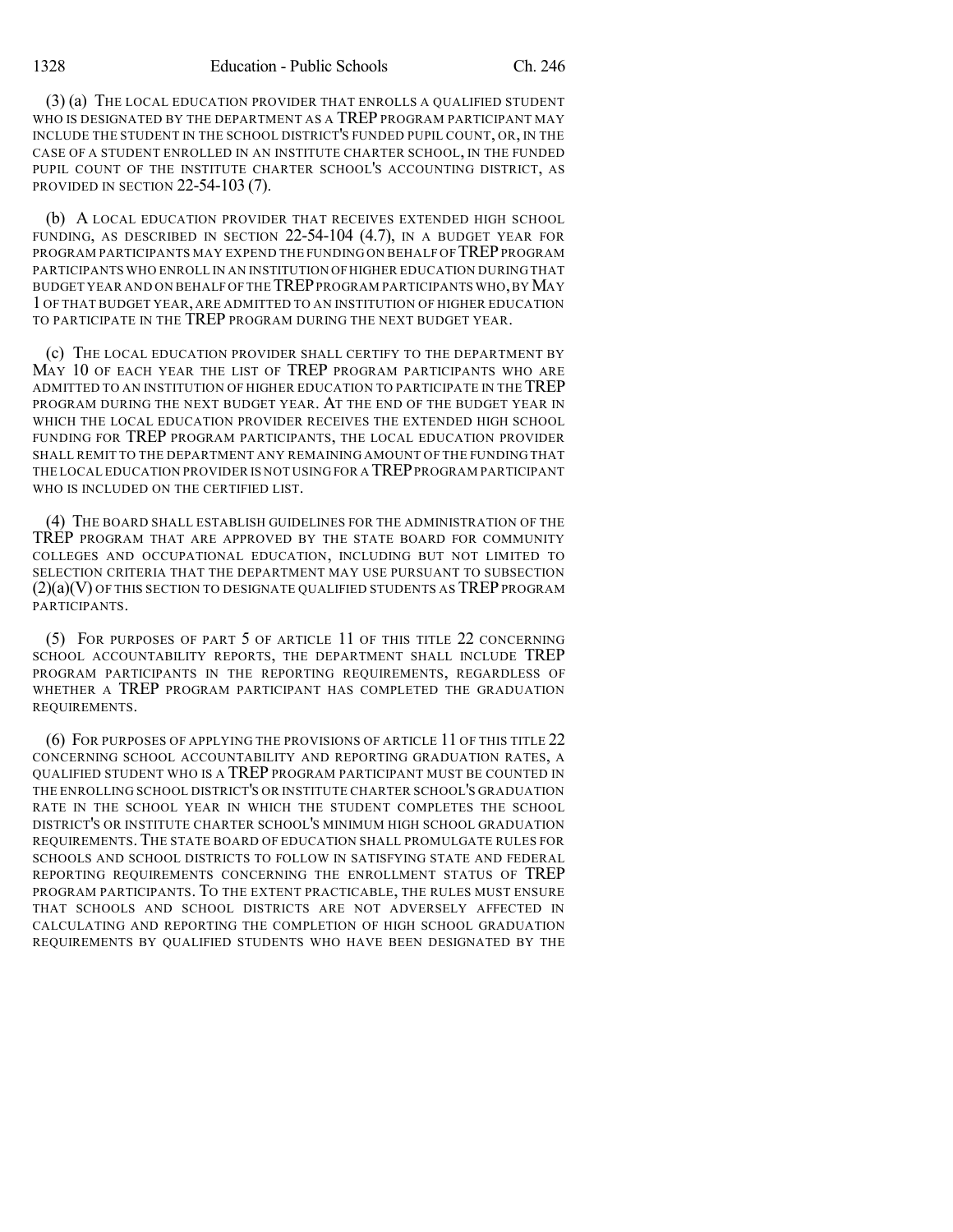DEPARTMENT AS TREP PROGRAM PARTICIPANTS. THE RULES MUST INCLUDE, AT A MINIMUM, REPORTING REQUIREMENTS RELATED TO:

(a) THE PROVISIONS OF ARTICLE 7 OF THIS TITLE 22 CONCERNING EDUCATIONAL ACCOUNTABILITY; AND

(b) THE PROVISIONS OF ARTICLE 11 OF THIS TITLE 22 CONCERNING EDUCATIONAL ACCREDITATION.

(7) ON OR BEFORE JULY 1, 2031, THE DEPARTMENT SHALL PREPARE AND SUBMIT TO THE EDUCATION COMMITTEES OF THE SENATE AND HOUSE OF REPRESENTATIVES, OR ANY SUCCESSOR COMMITTEES, A REPORT, BASED ON THE COMPILED ANNUAL REPORTS DESCRIBED IN SECTION 22-35-112,CONCERNING THE OUTCOMES ACHIEVED BY THE TREP PROGRAM AND THE EFFECTIVENESS OF THE TREP PROGRAM IN MEETING THE OBJECTIVES DESCRIBED IN SECTION 22-35-108.5 (1). BASED ON THE OUTCOMES ACHIEVED AND THE EVALUATION OF EFFECTIVENESS, THE DEPARTMENT SHALL INCLUDE IN THE REPORT A RECOMMENDATION AS TO WHETHER THE TREP PROGRAM SHOULD BE CONTINUED, AMENDED, OR REPEALED.

**SECTION 6.** In Colorado Revised Statutes, **add** part 2 to article 60.3 of title 22 as follows:

## PART 2 EDUCATOR RECRUITMENT AND RETENTION PROGRAM

**22-60.3-201. Definitions.** AS USED IN THIS PART 2, UNLESS THE CONTEXT OTHERWISE REQUIRES:

(1) "DEPARTMENT" MEANS THE DEPARTMENT OF EDUCATION CREATED AND EXISTING PURSUANT TO SECTION 24-1-115.

(2) "EDUCATOR PREPARATION PROGRAM" MEANS AN APPROVED PROGRAM OF PREPARATION, AS DEFINED IN SECTION 22-60.5-102 (8), OR AN ALTERNATIVE TEACHER PROGRAM, AS DEFINED IN SECTION 22-60.5-102 (5), OR OTHER ORGANIZATION THAT PROVIDES EDUCATOR PREPARATION FOR A QUALIFIED PROGRAM PARTICIPANT AND IS APPROVED BY THE DEPARTMENT.

(3) "EDUCATOR RECRUITMENT AND RETENTION PROGRAM"OR "PROGRAM"MEANS THE EDUCATOR RECRUITMENT AND RETENTION PROGRAM CREATED IN SECTION 22-60.3-202.

(4) "LOCAL EDUCATION PROVIDER" MEANS A SCHOOL DISTRICT, A CHARTER SCHOOL AUTHORIZED BY A SCHOOL DISTRICT PURSUANT TO PART 1 OF ARTICLE 30.5 OF THIS TITLE 22, A CHARTER SCHOOL AUTHORIZED BY THE STATE CHARTER SCHOOL INSTITUTE PURSUANT TO PART 5 OF ARTICLE 30.5 OF THIS TITLE 22, OR A BOARD OF COOPERATIVE SERVICES CREATED AND OPERATING PURSUANT TO ARTICLE 5 OF THIS TITLE 22 THAT OPERATES ONE OR MORE PUBLIC SCHOOLS.

(5) "MEMBER OF THE ARMED FORCES" MEANS A MEMBER OF THE ARMY, AIR FORCE, NAVY, MARINE CORPS, COAST GUARD, SPACE FORCE, OR ANY OF THE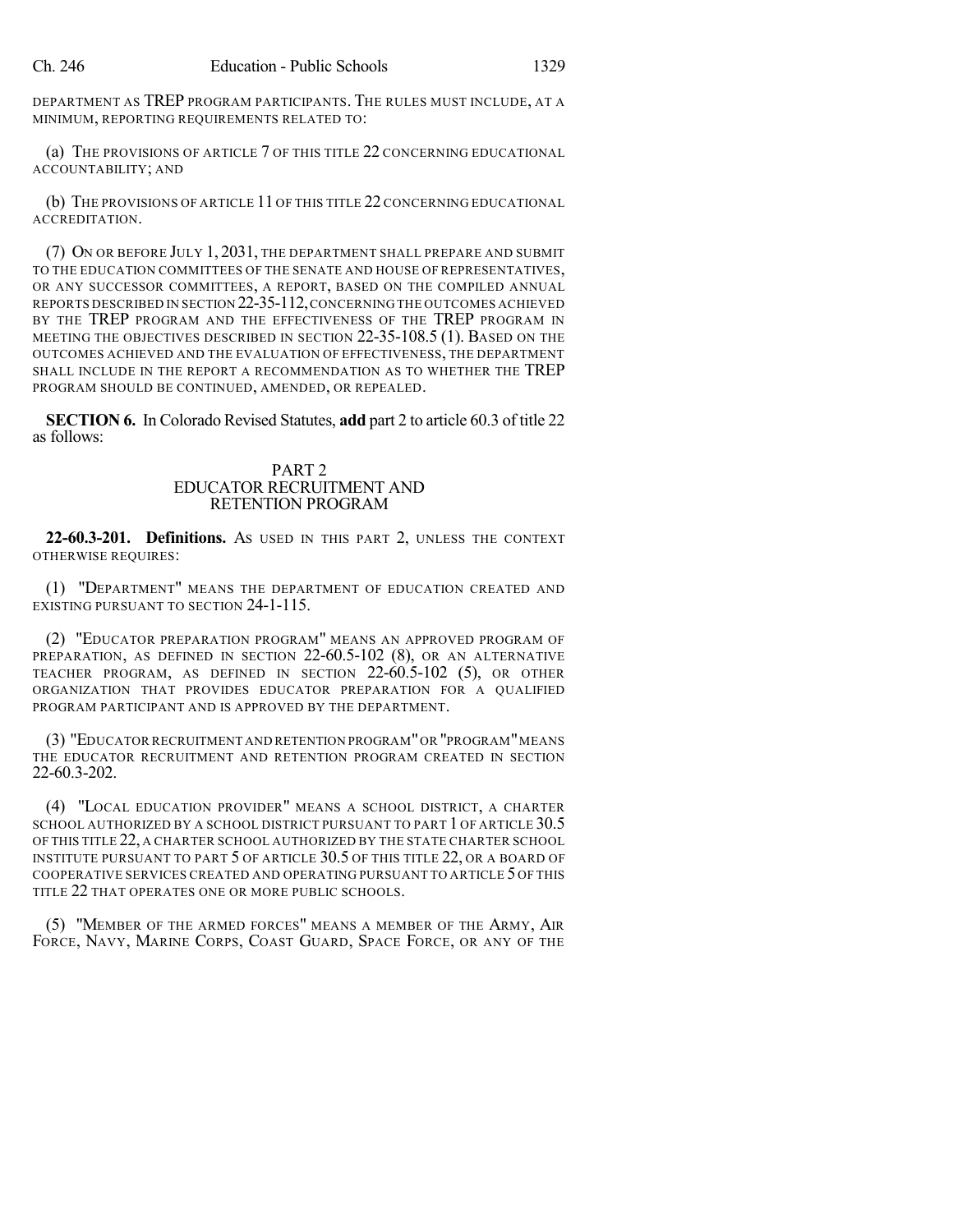ARMED FORCES' ACTIVE RESERVE COMPONENTS, OR OF THE NATIONAL GUARD.

(6) "QUALIFIED PROGRAM PARTICIPANT" MEANS AN INDIVIDUAL WHO MEETS THE PROGRAM CRITERIA AND IS EITHER A MEMBER OF THE ARMED FORCES OR A NONMILITARY-AFFILIATED EDUCATOR CANDIDATE.

(7) "RURAL SCHOOL DISTRICT" MEANS A SCHOOL DISTRICT IN COLORADO THAT THE DEPARTMENT OFEDUCATION DETERMINES IS RURAL,BASED ON THE GEOGRAPHIC SIZE OF THE SCHOOL DISTRICT AND THE DISTANCE OF THE SCHOOL DISTRICT FROM THE NEAREST LARGE, URBANIZED AREA, AND THE TOTAL STUDENT ENROLLMENT IS SIX THOUSAND FIVE HUNDRED STUDENTS OR FEWER STUDENTS.

(8) "SEPARATION"MEANS HONORABLE DISCHARGE,RELEASE FROM ACTIVE DUTY, RELEASE FROM CUSTODY AND CONTROL OF THE ARMED FORCES, OR A SIMILAR CHANGE IN ACTIVE OR RESERVE STATUS.

(9) "SMALL RURAL SCHOOL DISTRICT" MEANS A SCHOOL DISTRICT IN COLORADO THAT THE DEPARTMENT DETERMINES IS RURAL, BASED ON THE GEOGRAPHIC SIZE OF THE SCHOOL DISTRICT AND THE DISTANCE OF THE SCHOOL DISTRICT FROM THE NEAREST LARGE, URBANIZED AREA, AND THAT ENROLLS FEWER THAN ONE THOUSAND STUDENTS IN PRE-KINDERGARTEN THROUGH TWELFTH GRADE.

(10) "STATE BOARD" MEANS THE STATE BOARD OF EDUCATION CREATED AND EXISTING PURSUANT TO SECTION 1 OF ARTICLE IX OF THE STATE CONSTITUTION.

**22-60.3-202. Educator recruitment and retention program - created - rules.** (1) THERE IS CREATED IN THE DEPARTMENT THE EDUCATOR RECRUITMENT AND RETENTION PROGRAM. THE PURPOSE OF THE PROGRAM IS TO PROVIDE SUPPORT TO MEMBERS OF THE ARMED FORCES, NONMILITARY-AFFILIATED EDUCATOR CANDIDATES, AND LOCAL EDUCATION PROVIDERS TO RECRUIT, SELECT, TRAIN, AND RETAIN HIGHLY QUALIFIED EDUCATORS ACROSS THE STATE.

(2) THE PROGRAM IS DESIGNED TO ACCOMPLISH THE FOLLOWING GOALS:

(a) SUPPORT THE TRANSITION OF MEMBERS OF THE ARMED FORCES INTO A SECOND CAREER TO SERVE AS EDUCATORS ACROSS THE STATE;

(b) SUPPORT NONMILITARY-AFFILIATED EDUCATOR CANDIDATES PREPARING TO SERVE AS EDUCATORS ACROSS THE STATE;

(c) MATCH MEMBERS OF THE ARMED FORCES AND NONMILITARY-AFFILIATED EDUCATOR CANDIDATES WITH ELIGIBLE AND HIGH-NEED SCHOOLS, INCLUDING THOSE IN RURAL SCHOOL DISTRICTS; AND

(d) FILL TEACHING POSITIONS IN SUBJECT AREAS AFFECTED BY THE EDUCATOR WORKFORCE SHORTAGE.

(3) IN IMPLEMENTING THE PROGRAM,THE DEPARTMENT SHALL PROVIDE TO LOCAL EDUCATION PROVIDERS INFORMATION CONCERNING THE OUTCOMES OF THE PROGRAM, THE EFFECTIVENESS OF THE METHODS AND STRATEGIES IMPLEMENTED, BEST PRACTICES AND CRITICALCOMPONENTS IDENTIFIED TO SUPPORT THE PROGRAM,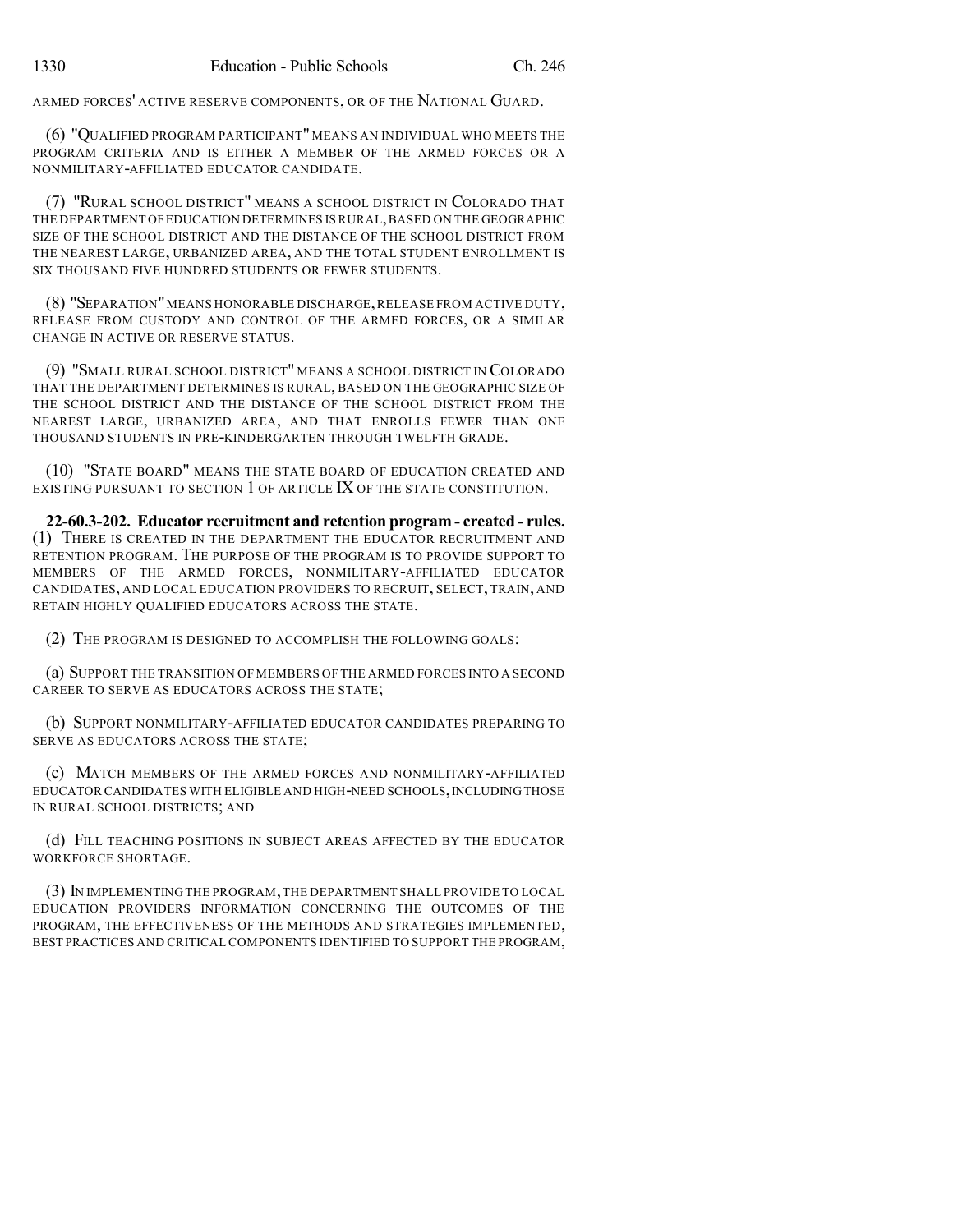AND HOW THESE STRATEGIES, PRACTICES, AND COMPONENTS INFORM THE DESIGN AND IMPLEMENTATION OF THE PROGRAM. THE DEPARTMENT SHALL PROVIDE THE INFORMATION USING ELECTRONIC METHODS, WHICH MAY INCLUDE POSTING INFORMATION TO THE DEPARTMENT'S WEBSITE, E-MAILING INFORMATION, HOSTING ELECTRONIC CONVERSATIONS AMONG LOCAL EDUCATION PROVIDERS, AND PROVIDING PROGRAMMING VIA THE INTERNET.

(4) THE DEPARTMENT SHALL ANNUALLY COLLECT DATA FROM THE QUALIFIED PROGRAM PARTICIPANTS AND EMPLOYING LOCAL EDUCATION PROVIDERS CONCERNING THE EFFECTIVENESS OF THE PROGRAM.

(5) THE STATE BOARD MAY PROMULGATE RULES PURSUANT TO THE "STATE ADMINISTRATIVE PROCEDURE ACT", ARTICLE 4 OF TITLE 24, AS NECESSARY TO IMPLEMENT THE PROGRAM.

**22-60.3-203. Programs and services.** (1) THE DEPARTMENT SHALL MAKE THE FOLLOWING SERVICES AVAILABLE THROUGH THE PROGRAM TO LOCAL EDUCATION PROVIDERS AND PROGRAM PARTICIPANTS UPON REQUEST:

(a) EDUCATOR RECRUITMENT SUPPORT THROUGH ONE-ON-ONE COUNSELING;

(b) EDUCATOR RECRUITMENT THROUGH CAREER AND TEACHER JOB FAIRS;

(c) SUBSTITUTE TEACHER BOOT CAMPS FOR NEWLY AUTHORIZED SUBSTITUTE TEACHERS AND THE EMPLOYING LOCAL EDUCATION PROVIDER;

(d) JOB PLACEMENT PLATFORMS FOR EDUCATORS AND HIRING LOCAL EDUCATION PROVIDERS;

(e) INDIVIDUAL CANDIDATE COACHING FOR JOB PLACEMENT OPPORTUNITIES;

(f) PROFESSIONAL DEVELOPMENT THROUGH THE FIRST THREE YEARS OF SERVICE AS AN EDUCATOR; AND

(g) RETENTION COUNSELING SERVICES FOR INDIVIDUAL LOCAL EDUCATION PROVIDERS.

**22-60.3-204. Program eligibility - financial assistance - funding.** (1) (a) A MEMBER OF THE ARMED FORCES WHO SEEKS TO RECEIVE FINANCIAL ASSISTANCE THROUGH THE PROGRAM MUST SUBMIT A PROGRAM APPLICATION WITHIN THREE YEARS AFTER RETIREMENT OR SEPARATION FROM THE MILITARY. IF A PROGRAM APPLICATION IS NOT SUBMITTED WITHIN THREE YEARS AFTER RETIREMENT OR SEPARATION, A MEMBER OF THE ARMED FORCES IS NOT ELIGIBLE FOR FINANCIAL ASSISTANCE THROUGH THE PROGRAM,BUT IS ELIGIBLE TO RECEIVE COUNSELING AND REFERRAL SERVICES.

(b) AS A CONDITION OF RECEIVING FINANCIAL ASSISTANCE THROUGH THE PROGRAM, AN APPLICANT MUST AGREE TO TEACH FOR A PERIOD OF THREE YEARS IN A RURAL OR SMALL RURAL SCHOOL DISTRICT.

IF AN APPLICANT DOES NOT FULFILL THE SERVICE CONDITION OF THE PROGRAM, THE APPLICANT SHALL REPAY THE AWARDED FINANCIAL ASSISTANCE TO THE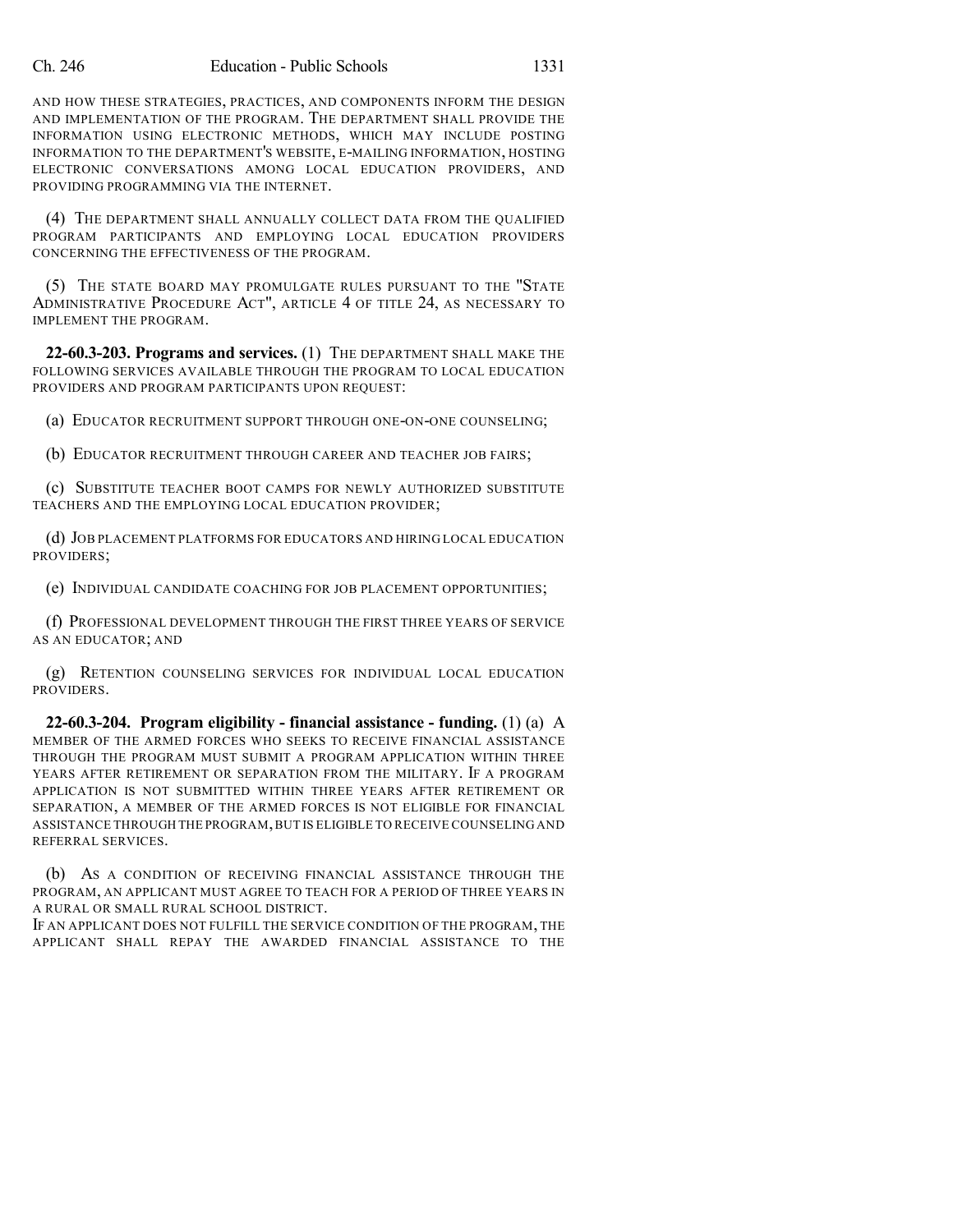DEPARTMENT IN ACCORDANCE WITH THE RULES PROMULGATED BY THE STATE BOARD.

(c) AMEMBER OF THE ARMED FORCES OR A NONMILITARY-AFFILIATED EDUCATOR CANDIDATE MAY APPLY TO THE PROGRAM TO RECEIVE FINANCIAL ASSISTANCE OF UP TO TEN THOUSAND DOLLARS FOR THE TUITION COST OF AN EDUCATOR PREPARATION PROGRAM IN WHICH THE APPLICANT IS ENROLLED. AN APPLICANT MUST APPLY TO THE DEPARTMENT IN ACCORDANCE WITH THE RULES PROMULGATED BY THE STATE BOARD.

(2) THE DEPARTMENT SHALL REVIEW EACH APPLICATION RECEIVED AND DETERMINE WHETHER THE APPLICANT MEETS THE FOLLOWING CRITERIA FOR PARTICIPATION IN THE PROGRAM:

(a) IF THE APPLICANT IS A MEMBER OF THE ARMED FORCES, THE APPLICANT HAS AN HONORABLE DISCHARGE STATUS OR IS CURRENTLY SERVING IN ONE OF THE ARMED FORCES;

(b) (I) THE APPLICANT HAS A BACCALAUREATE OR ADVANCED DEGREE FROM AN ACCREDITED INSTITUTION OF HIGHER EDUCATION AT THE TIME OF APPLICATION; OR

(II) THE APPLICANT IS CURRENTLY EMPLOYED AS A PARAPROFESSIONAL, AS DEFINED IN SECTION 22-60.3-102, IN A SCHOOL DISTRICT, CHARTER SCHOOL, OR BOARD OF COOPERATIVE SERVICES AND IS WORKING TOWARD A BACCALAUREATE DEGREE AS REQUIRED TO PURSUE A PROFESSIONAL TEACHING LICENSE; OR

(c) (I) THE APPLICANT MEETS STATE CAREER AND TECHNICAL EDUCATION REQUIREMENTS; OR

(II) HAS THE EQUIVALENT OF EIGHTEEN SEMESTER HOURS OF POSTSECONDARY ENROLLMENT AND SIX YEARS OF MILITARY EXPERIENCE IN A CAREER OR TECHNICAL FIELD.

(3) SUBJECT TO AVAILABLE APPROPRIATIONS, THE DEPARTMENT SHALL PROVIDE ONE-TIME FINANCIAL ASSISTANCE OF UP TO TEN THOUSAND DOLLARS PAID FROM THE AMOUNT APPROPRIATED FOR THE PROGRAM TO A QUALIFIED PROGRAM PARTICIPANT FOR THE TUITION COST OF THE EDUCATOR PREPARATION PROGRAM IN WHICH THE QUALIFIED PROGRAM PARTICIPANT IS ENROLLED. THE DEPARTMENT SHALL DISTRIBUTE THE FINANCIAL ASSISTANCE FOR A QUALIFIED PROGRAM PARTICIPANT TO THE EDUCATOR PREPARATION PROGRAM IN WHICH THE QUALIFIED PROGRAM PARTICIPANT IS ENROLLED.

(4) THE GENERAL ASSEMBLY SHALL ANNUALLY APPROPRIATE MONEY TO FUND THE PROGRAM, INCLUDING AN AMOUNT FOR THE DIRECT AND INDIRECT COSTS INCURRED BY THE DEPARTMENT IN IMPLEMENTING THE PROGRAM.

**22-60.3-205. Reports.** (1) THE DEPARTMENT, AS PART OF ITS ANNUAL BUDGET REQUEST, SHALL PREPARE AN ANNUAL PROGRESS REPORT ON IMPLEMENTING THE PROGRAM. AT A MINIMUM, THE REPORT MUST INCLUDE FOR THE IMMEDIATELY PRECEDING BUDGET YEAR: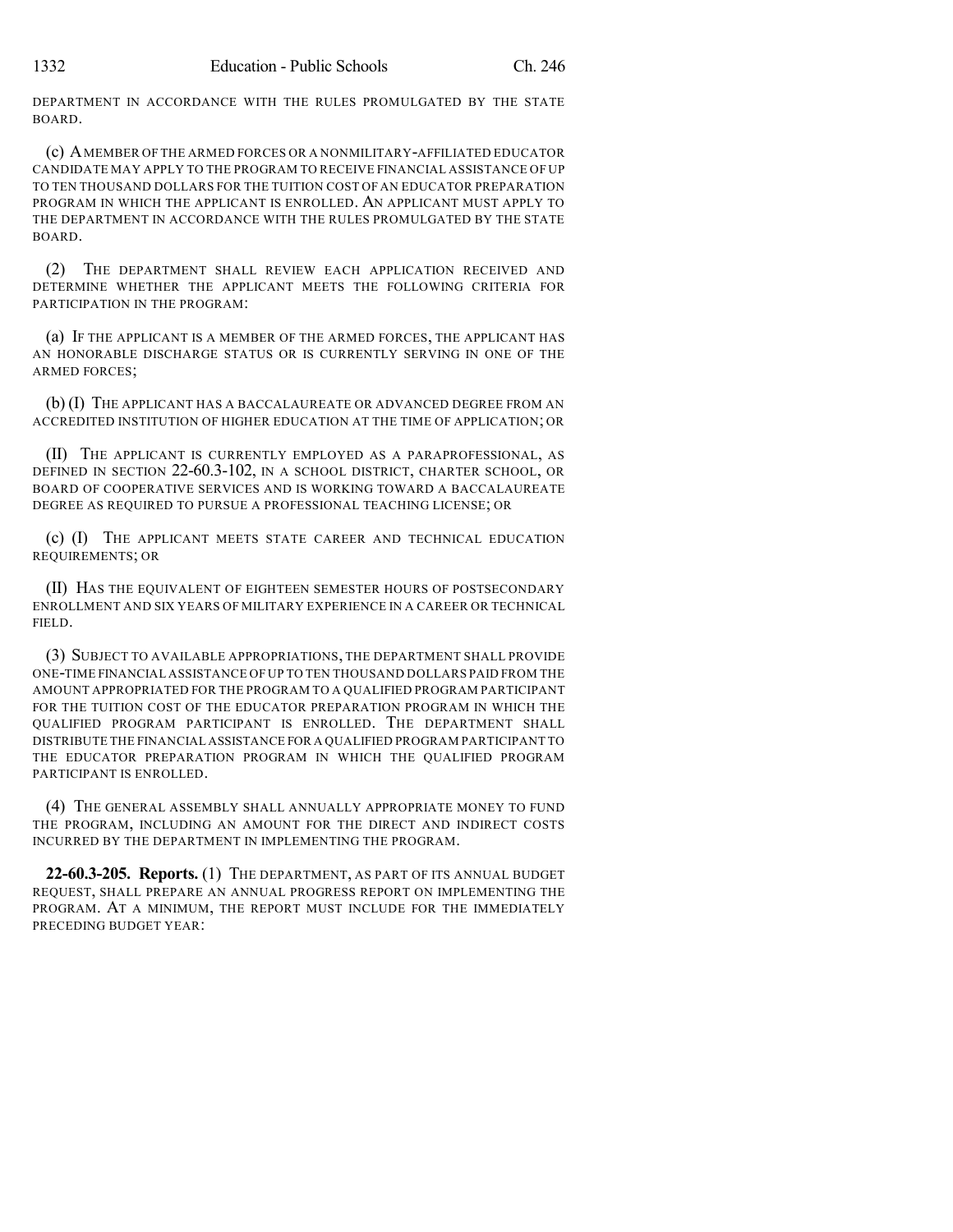(a) THE NUMBER OF INDIVIDUALS REACHED THROUGH PROGRAM COMMUNICATIONS;

(b) THE TOTAL NUMBER OF APPLICANTS;

(c) THE TOTAL NUMBER OF QUALIFIED PROGRAM PARTICIPANTS;

(d) THE TOTAL AMOUNT OF FINANCIAL ASSISTANCE DISTRIBUTED;

(e) THE NUMBER OF EDUCATOR LICENSURE CERTIFICATES AWARDED THROUGH THE PROGRAM CREATED IN SECTION 22-60.3-202;

(f) THE COMPLETION RATE FOR PARTICIPATING EDUCATOR PREPARATION PROGRAMS;

(g) A SUMMARY OF DATA COLLECTED FROM THE QUALIFIED PROGRAM PARTICIPANTS AND EMPLOYING LOCAL EDUCATION PROVIDERS CONCERNING THE EFFECTIVENESS OF THE PROGRAM; AND

(h) RECOMMENDATIONS, IF ANY, FOR LEGISLATIVE OR REGULATORY CHANGES TO FACILITATE THE EFFECTIVE IMPLEMENTATION OF THE PROGRAM.

(2) THE DEPARTMENT SHALL SUBMIT THE REPORT TO THE STATE BOARD OF EDUCATION, THE GOVERNOR, AND THE EDUCATION COMMITTEES OF THE HOUSE OF REPRESENTATIVES AND THE SENATE, OR ANY SUCCESSOR COMMITTEES. THE DEPARTMENT SHALL ALSO POST THE REPORT ON THE DEPARTMENT'S WEBSITE FOR PUBLIC ACCESS. NOTWITHSTANDING THE REQUIREMENT IN SECTION 24-1-136  $(11)(a)(I)$ , THE REQUIREMENT TO SUBMIT THE REPORT REQUIRED IN THIS SECTION CONTINUES INDEFINITELY.

(3) ON OR BEFORE JULY 1, 2031, THE DEPARTMENT SHALL PREPARE AND SUBMIT TO THE EDUCATION COMMITTEES OF THE SENATE AND HOUSE OF REPRESENTATIVES, OR ANY SUCCESSOR COMMITTEES, A REPORT, BASED ON THE COMPILED ANNUAL REPORTS DESCRIBED IN SUBSECTION (1) OF THIS SECTION, CONCERNING THE OUTCOMES ACHIEVED BY THE PROGRAM AND THE EFFECTIVENESS OF THE PROGRAM IN MEETING THE GOALS OF THE PROGRAM DESCRIBED IN SECTION 22-60.3-202 (2). BASED ON THE OUTCOMES ACHIEVED AND THE EVALUATION OF EFFECTIVENESS,THE DEPARTMENT SHALL INCLUDE IN THE REPORT A RECOMMENDATION AS TO WHETHER THE PROGRAM SHOULD BE CONTINUED, AMENDED, OR REPEALED.

**SECTION 7.** In Colorado Revised Statutes, 22-30.5-112.2, **amend** (2)(b); and **add** (1)(f) as follows:

**22-30.5-112.2. Charter schools - at-risk supplemental aid - definitions legislative declaration - repeal.** (1) As used in this section, unless the context otherwise requires:

(f) "TREP PROGRAM" MEANS THE TEACHER RECRUITMENT EDUCATION AND PREPARATION PROGRAM CREATED IN SECTION 22-35-108.5.

 $(2)(b)(I)$  Each qualifying school district shall MUST receive at-risk supplemental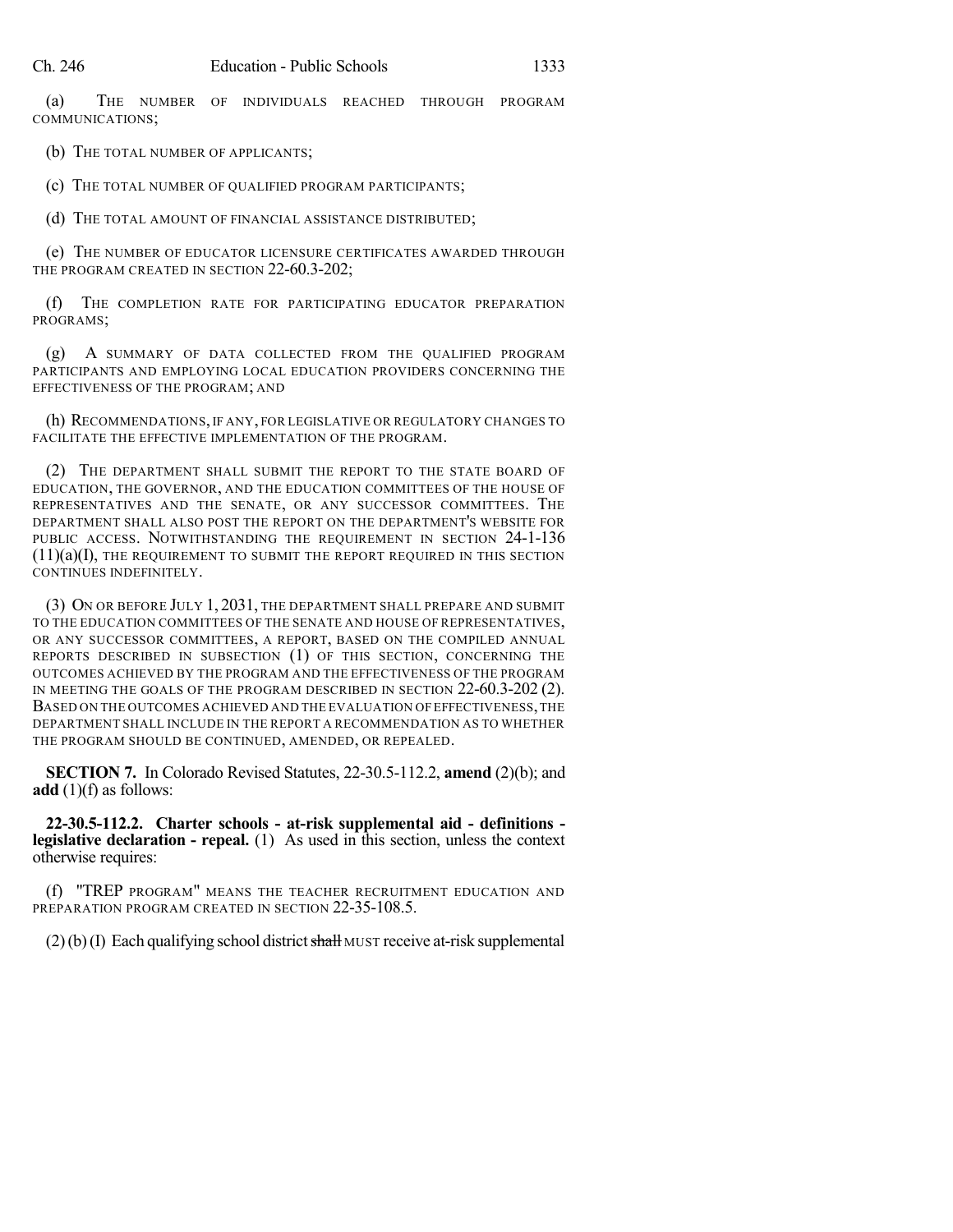aid if the percentage of at-risk pupils in a district charter school authorized by the qualifying school district prior to July 1, 2004, islessthan the percentage of at-risk pupils in the qualifying school district. The amount of the school district's at-risk supplemental aid is equal to the difference between one hundred percent of district per pupil revenues and one hundred percent of adjusted district per pupil revenues for each pupil enrolled in the district charter school, not including online pupils or pupils enrolled in the ASCENT program OR TREP PROGRAM.

(II) Each district charter school in a qualifying school district that was initially authorized prior to July 1, 2004, shall MUST receive at-risk supplemental aid if the percentage of at-risk students in the district charter school exceeds the percentage of at-risk pupils in the qualifying school district. The amount of the district charter school's at-risk supplemental aid is equal to the difference between one hundred percent of adjusted district per pupil revenues and one hundred percent of district per pupil revenues for each pupil enrolled in the district charter school, not including online pupils or pupils enrolled in the ASCENT program OR TREP PROGRAM. A school district shall pass through one hundred percent of a district charter school's at-risk supplemental aid to the district charter school.

(III) Each district charterschool in a school district that is not a qualifying district and whose percentage of at-risk pupils exceeds the percentage of at-risk pupils in the chartering school district shall MUST receive at-risk supplemental aid. The amount of the district charter school's at-risk supplemental aid is equal to the difference between one hundred percent of adjusted district per pupil revenues and one hundred percent of district per pupil revenues for each pupil enrolled in the district charter school, not including online pupils or pupils enrolled in the ASCENT **program** OR TREP PROGRAM. A school district shall pass through one hundred percent of a district charter school's at-risk supplemental aid to the district charter school.

**SECTION 8.** In Colorado Revised Statutes, 22-30.5-513, **amend** (4.5)(b) as follows:

**22-30.5-513. Institute charter schools - funding - at-risk supplemental aid legislative declaration - definitions - repeal.** (4.5) (b) The institute charter school's at-risk supplemental aid is equal to one-half of the difference between one hundred percent of the accounting district's per pupil revenues and one hundred percent of the accounting district's adjusted per pupil revenues for each pupil enrolled in the district charter school, not including online pupils or pupils enrolled in the ASCENT program OR TREP PROGRAM.

**SECTION 9.** In Colorado Revised Statutes, 22-30.5-525, **amend** (1) as follows:

**22-30.5-525. Individual career and academic plans.**(1) Each institute charter school shall assist each student and his or her parent or legal guardian to develop and maintain the student's individual career and academic plan, referred to in this section as an "ICAP", no later than the beginning of ninth grade but may assist the student and his or her parent or legal guardian to develop and maintain the student's ICAP in any grade prior to ninth grade. In assisting a student and his or her parent or legal guardian in creating and maintaining the ICAP, the institute charter school shall, at a minimum, discuss with the student and parent or legal guardian the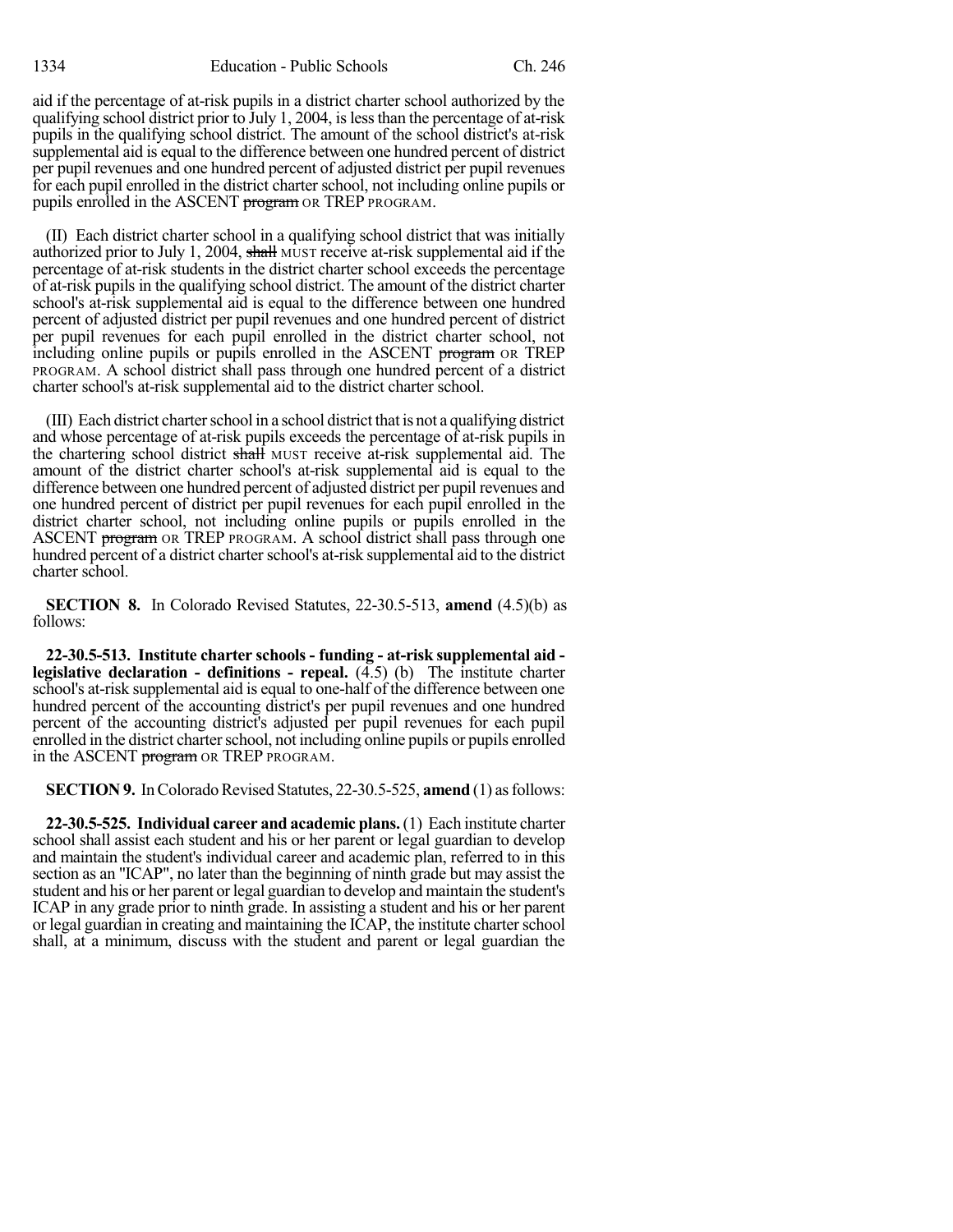various career pathways created pursuant to section SECTIONS 23-60-110 AND 24-46.3-104 and the types of certificates and jobsto which each pathway leads and discuss the skills and educational opportunities available through military enlistment.IN DISCUSSING THE TEACHING CAREER PATHWAY DESCRIBED IN SECTION 23-60-110, EACH INSTITUTE CHARTER SCHOOL IS ENCOURAGED TO PROVIDE TO THE STUDENT INFORMATION CONCERNING THE TREP PROGRAM CREATED IN SECTION 22-35-108.5. In discussing military enlistment with a student and his or her parent, each institute charter school is encouraged to provide to the student information concerning the military enlistment test. Each student'sICAP must comply with the requirements specified in section 22-2-136 and the rules promulgated by the state board of education pursuant to said section.

**SECTION 10.** In Colorado Revised Statutes, 22-32-109, **amend** (1)(oo)(III)(B); and  $add(1)(oo)(III)(B.5)$  as follows:

**22-32-109. Board of education - specific duties - definitions.** (1) In addition to any other duty required to be performed by law, each board of education hasthe following specific duties:

(oo) (III) At a minimum, each public school shall ensure that, in developing and maintaining each student's ICAP, the counselor or teacher explainsto the student's parent or legal guardian, by electronic mail or other written form, and to the student:

(B) The various career pathways created pursuant to section 24-46.3-104 and the types of certificates and jobs to which each pathway leads; and

(B.5) THE TEACHING CAREER PATHWAY CREATED PURSUANT TO SECTION 23-60-110, THE CAREER OPPORTUNITIES TO WHICH THE PATHWAY LEADS, AND INFORMATION CONCERNING PARTICIPATION IN THE TREP PROGRAM CREATED IN SECTION 22-35-108.5; AND

**SECTION 11.** In Colorado Revised Statutes, 22-35-103, **add** (18) as follows:

**22-35-103. Definitions.** As used in this article 35, unless the context otherwise requires:

(18) "TREP PROGRAM" MEANS THE TEACHER RECRUITMENT EDUCATION AND PREPARATION PROGRAM CREATED IN SECTION 22-35-108.5.

**SECTION 12.** In Colorado Revised Statutes, 22-35-104, **amend** (1)(d) introductory portion as follows:

**22-35-104. Enrollment in an institution of higher education - cooperative agreement.** (1) (d) Notwithstanding the provisions of subsection  $(1)(a)$  of this section, if a qualified student is not a participant in the ASCENT program OR TREP PROGRAM and has not satisfied the minimum requirements for graduation established by his or her local education provider by the end of his or her twelfth-grade year and is therefore retained by the local education provider for additional instruction, the qualified student shall not concurrently enroll in postsecondary courses, including academic or career and technical education courses, which may include course work related to apprenticeship programs or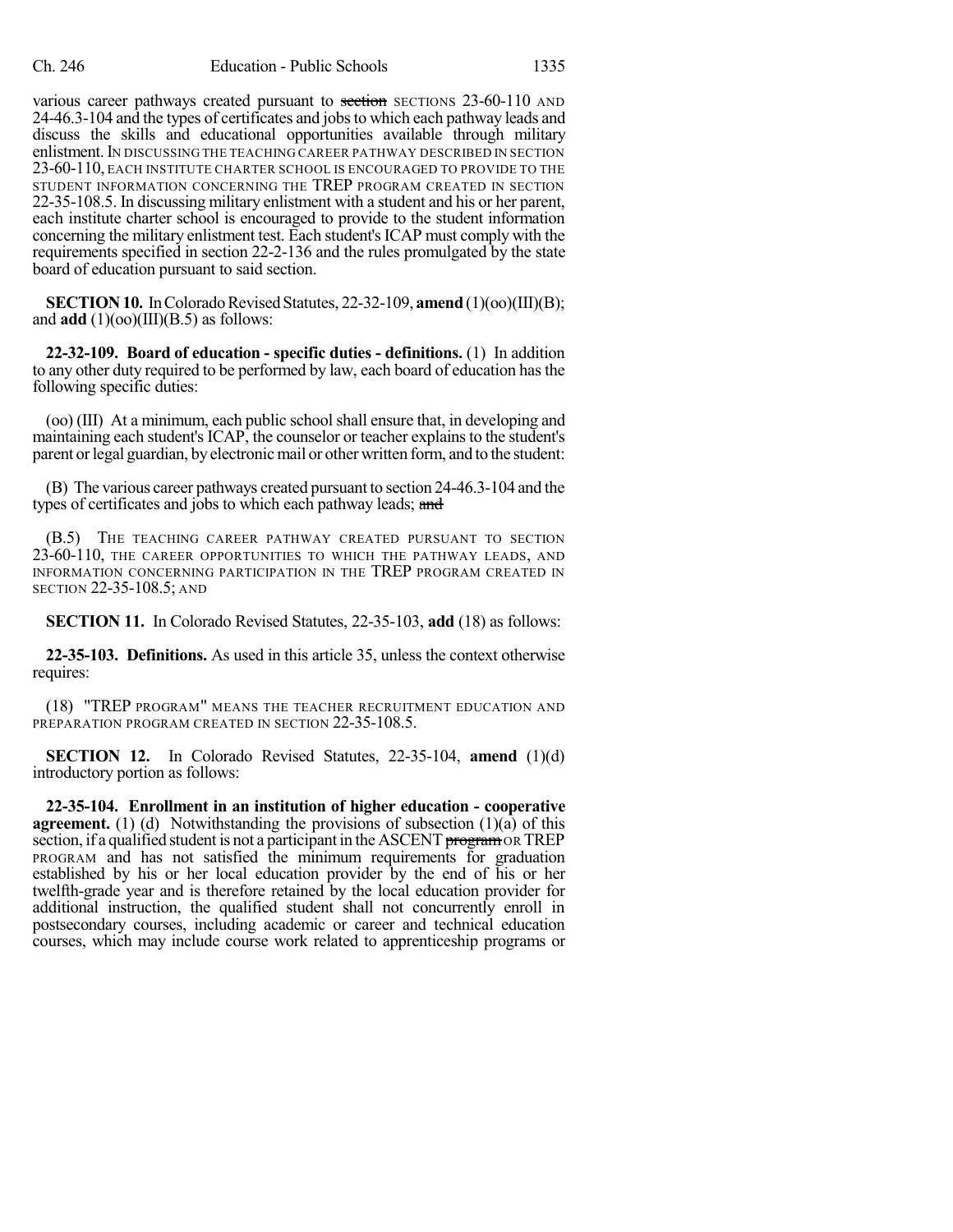internship programs, that are worth more than a total of nine credit hours, including gateway courses, as defined in section  $23-1-113(11)(b.5)$ , with additional supports through supplemental academic instruction, as defined in section  $23-1-113$  ( $1\bar{1}$ )(e). Furthermore, the qualified student shall not concurrently enroll in more than:

**SECTION 13.** In Colorado Revised Statutes, 22-35-107, **amend** (6)(a) as follows:

## **22-35-107. Concurrent enrollment advisory board - created - membership - duties - reports - repeal.** (6) The board shall have the following duties:

(a) Establishing guidelines for the administration of the ASCENT program pursuant to section 22-35-108 (4) AND THE TREP PROGRAM PURSUANT TO SECTION 22-35-108.5 (4);

**SECTION 14.** In Colorado Revised Statutes, 22-35-112, **amend** (2)(g), (2)(h), and (3) as follows:

**22-35-112. Reports.** (2) On or before February 1, 2011, and on or before February 1 each year thereafter through 2016, and on or before April 1, 2017, and on or before April 1 each year thereafter, the department and the department of higher education shall collaborate to prepare and submit to the education committees of the senate and house of representatives, or any successor committees, a report concerning the concurrent enrollment of qualified students in postsecondary courses, including academic courses and career and technical education courses, and courses related to apprenticeship programs and internship programs. The report must include, but need not be limited to:

(g) The total number of qualified students designated by the department as ASCENT OR TREP program participants in the previous school year;

(h) The postsecondary degree and certificate programs in which ASCENT OR TREP programparticipants were concurrently enrolled in the previousschool year, including subtotals indicating how many ASCENT OR TREP program participants concurrently enrolled in each postsecondary degree and certificate program;

(3) The reports described in subsection (2) of this section may include quantitative and qualitative analyses concerning student and administrator attitudes and behaviors, program costs and productivity, academic and administrative policies, program availability and variety, or any objectives of the ASCENT program described in section 22-35-108 (1), OR ANY OBJECTIVES OF THE TREP PROGRAM DESCRIBED IN SECTION 22-35-108.5 (1), which studies may be prepared by a party other than the department or the department of higher education.

**SECTION 15.** In Colorado Revised Statutes, 22-35-113, **amend** (1)(a) as follows:

**22-35-113. Concurrent enrollment - website.** (1) By July 1, 2020, the department of education and the department of higher education, with advice from the state board, shall make available to the public a concurrent enrollment website to provide information to students, parents, and legal guardians concerning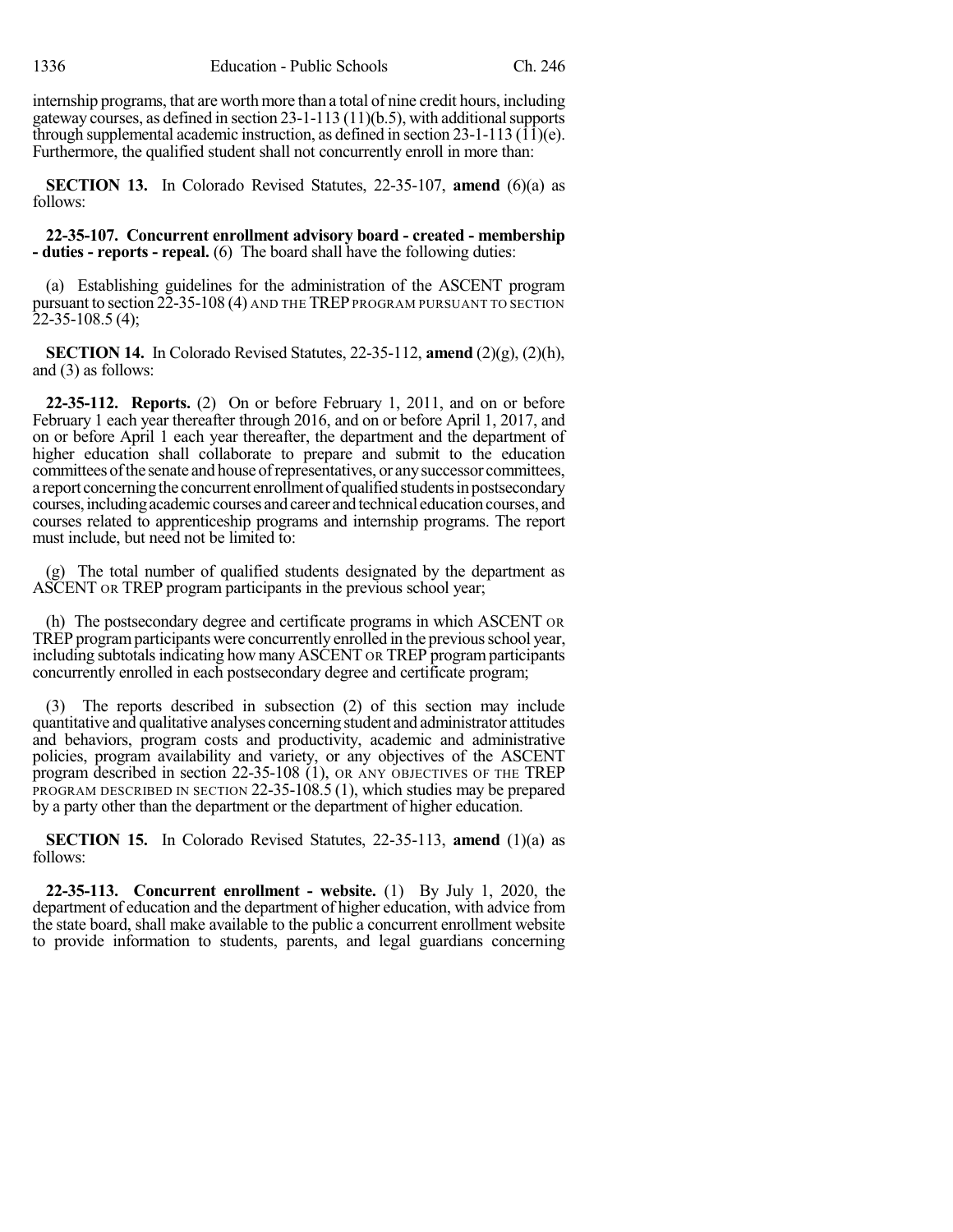concurrent enrollment options and requirements. The departments must ensure that the website is clear, easy to navigate, and generally user-friendly. In addition, the website must at a minimum:

(a) Clearly explain, differentiate, compare, and contrast concurrent enrollment; dual enrollment programs; early college; the ASCENT program; THE TREP PROGRAM; p-tech high schools, as defined in section 22-35.3-102; international baccalaureate programs; and advanced placement courses;

**SECTION 16.** In Colorado Revised Statutes, 22-35.3-103, **amend** (4) as follows:

**22-35.3-103. Pathways in technology early college high schools - design requirements - approval.** (4) A p-tech school is subject to the state assessment requirements specified in section 22-7-1006.3 and the accountability requirements specified in article 11 of this title TITLE 22. In addition, the commissioner and the executive director may establish indicators for measuring the performance of each p-tech school, which indicators may include the ability of students who graduate from a p-tech school to obtain employment in the field or to pursue additional postsecondaryeducation in the field, as well as any relevant performance indicators established for the concurrent enrollment, and ASCENT, AND TREP programs.

**SECTION 17.** In Colorado Revised Statutes, 22-54-103, **amend** (5.2); and **add** (16) as follows:

**22-54-103. Definitions.** As used in this article 54, unless the context otherwise requires:

(5.2) "District extended high school pupil enrollment" means the number of pupils, on the pupil enrollment count daywithin the applicable budget year, who are concurrently enrolled in a postsecondary course, including an academic course or a career and technical education course, as a participant in the ASCENT program OR THE TREP PROGRAM and the number of pupils, on the pupil enrollment count day within the applicable budget year, who are enrolled in grade thirteen or fourteen in a p-tech school. Apupil enrolled in a p-tech school pursuant to article 35.3 ofthis title shall TITLE 22 MUST be included in the district extended high school pupil enrollment as a full-time student. An ASCENT program participant OR A TREP PROGRAM PARTICIPANT who is enrolled in at least twelve credit hours of postsecondary courses, including academic courses and career and technical education courses, as of the pupil enrollment count day of the applicable budget year shall MUST be included in the district extended high school pupil enrollment as a full-time pupil. An ASCENT program participant OR A TREP PROGRAM PARTICIPANT who is enrolled in less than twelve credit hours of postsecondary courses, including academic courses and career and technical education courses, as of the pupil enrollment count day of the applicable budget year shall MUST be included in the district extended high school pupil enrollment as a part-time pupil.

(16) "TREP PROGRAM" MEANS THE TEACHER RECRUITMENT EDUCATION AND PREPARATION PROGRAM CREATED IN SECTION 22-35-108.5.

**SECTION 18.** In Colorado Revised Statutes, 22-60.3-102, **amend** the introductory portion as follows: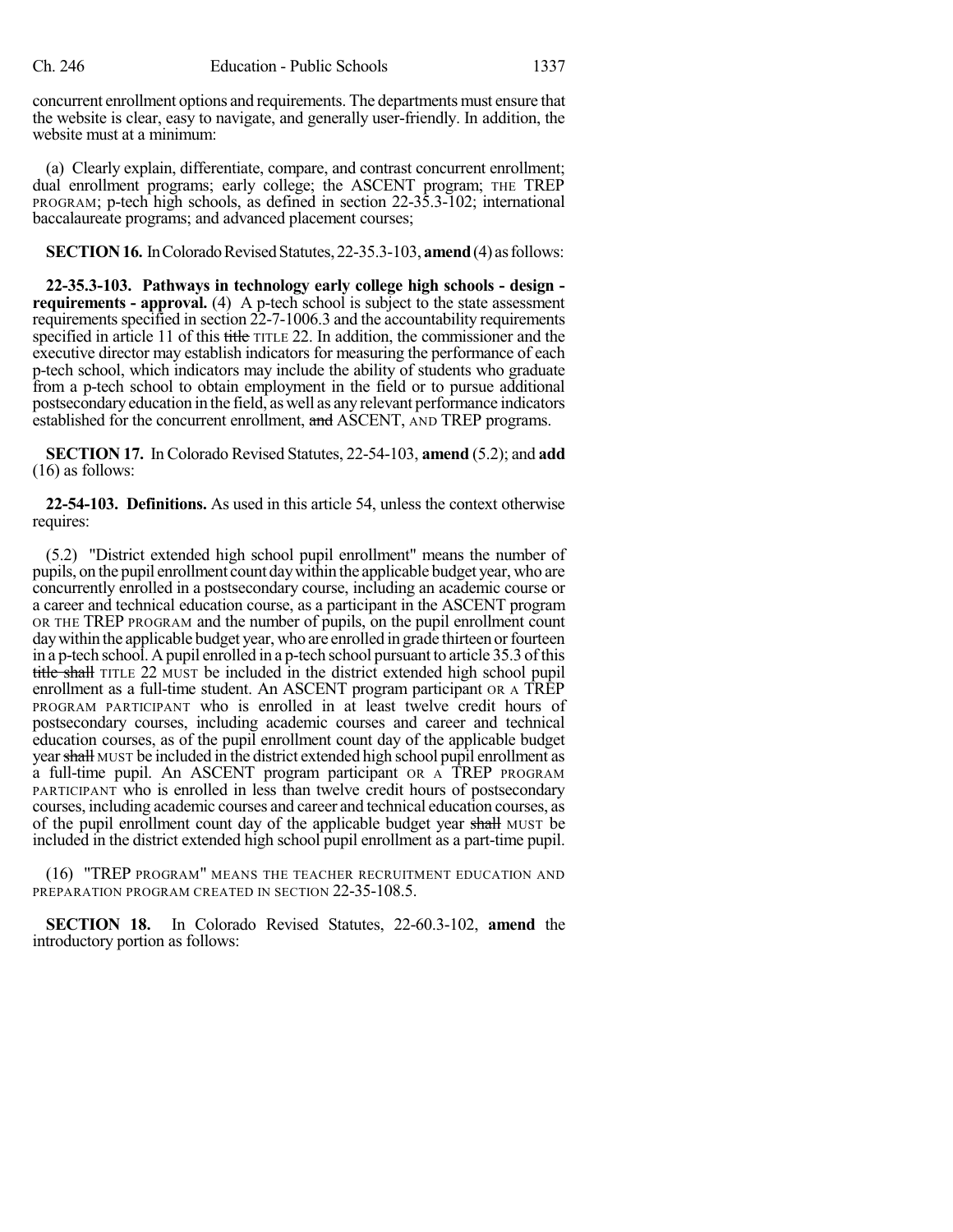**22-60.3-102. Definitions.** As used in this article 60.3 PART 1, unlessthe context otherwise requires:

**SECTION 19.** In Colorado Revised Statutes, **amend** 22-60.3-107 as follows:

**22-60.3-107. Repeal of part.** This article 60.3 PART 1 isrepealed, effective July 1, 2023.

**SECTION 20.** In Colorado Revised Statutes, 22-94-101, **amend** the introductory portion and (3) as follows:

**22-94-101. Definitions.** As used in this article ARTICLE 94, unless the context otherwise requires:

(3) "Highly qualified" hasthe same meaning as provided in 20 U.S.C. sec. 7801  $(23)$  LICENSED TEACHER" MEANS A TEACHER LICENSED PURSUANT TO ARTICLE 60.5 OF THIS TITLE 22.

**SECTION 21.** In Colorado Revised Statutes, 22-94-102, **amend** (1), (2) introductory portion,  $(2)(a)$ ,  $(2)(b)$ ,  $(2)(c)$ , and  $(3)$  as follows:

**22-94-102. Contractto create quality teacher recruitment program.**(1) The department shall contract with a vendor, in partnership with a district, to create a quality teacher recruitment program to recruit, select, train, and retain highly qualified LICENSED teachers to teach in public schools and in school districts in the state that can demonstrate a historic difficulty in recruiting and retaining highly qualified LICENSED teachers. In contracting with a vendor in partnership with a district, the department shall ensure that the vendor will place highly qualified LICENSED teachers in the district by the beginning of the 2014-15 school year.

(2) In awarding a contract pursuant to subsection (1) of this section, the department shall take into consideration the number of districts in which the vendor will place highly qualified LICENSED teachers, the number of highly qualified LICENSED teachers that the vendor will place, and the potential number of children who will be taught by the highly qualified LICENSED teachers. The department shall ensure that it awards the contract to one or more vendors that satisfy the following criteria:

(a) The vendor commits to working with one or more school districts in the state for at least two years to recruit and place highly qualified LICENSED teachers;

(b) The vendor has a documented history of recruiting, training, and retaining highly qualified LICENSED teachers in areas of Colorado or other states that have had historic difficulty in recruiting and retaining highly qualified teachers; LICENSED TEACHERS, INCLUDING AREAS WITH EDUCATOR SHORTAGES CAUSED BY GEOGRAPHICAL LOCATIONS OR CONTENT AREAS;

(c) The vendor commits to placing only teachers who are deemed highly qualified LICENSED;

(3) The vendor with which the department contracts to operate a program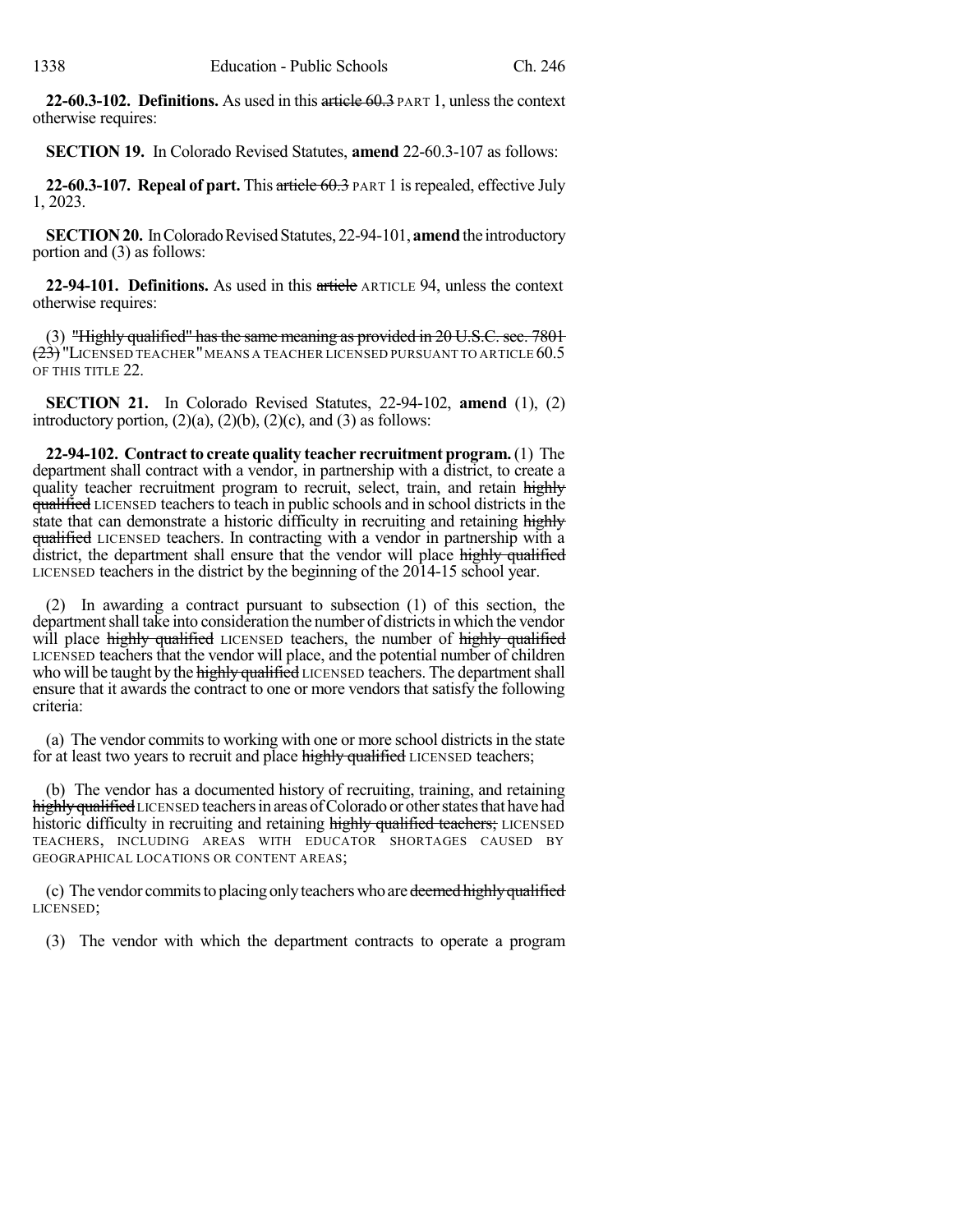pursuant to this article ARTICLE 94 shall use any moneys MONEY paid to the vendor in connection with the contract to recruit, train, and place highly qualified LICENSED teachers to teach in public schools or school districts in Colorado that have had historic difficulty in recruiting and retaining highly qualified LICENSED teachers. The vendor shall provide the necessary administrative services to operate the program and shall not use any state moneys MONEY for these purposes.

**SECTION 22.** In Colorado Revised Statutes, 23-3.9-102, **add** (1)(d) as follows:

**23-3.9-102. Educator loan forgiveness program - administration - fund eligibility.** (1) (d) IN APPROVING APPLICATIONS FOR EACH GROUP OF APPLICANTS IDENTIFIED IN SUBSECTIONS  $(1)(c)(I), (1)(c)(II),$  AND  $(1)(c)(III)$  OF THIS SECTION, THE COMMISSION SHALL:

(I) CONSIDER FIRST THOSE APPLICANTS WHO HOLD EDUCATOR LICENSES ISSUED PURSUANT TO ARTICLE 60.5 OF TITLE 22 AND PRIORITIZE THE APPROVAL OF THOSE APPLICATIONS BASED ON THE LENGTH OF TIME EACH APPLICANT HAS BEEN EMPLOYED UNDER THE LICENSE, BEGINNING WITH THOSE WHO HAVE BEEN EMPLOYED THE LONGEST; AND

(II) CONSIDER SECOND THOSE APPLICANTS WHO DO NOT HOLD EDUCATOR LICENSES ISSUED PURSUANT TO ARTICLE 60.5 OF TITLE 22 AND PRIORITIZE THE APPROVAL OF THOSE APPLICATIONS BASED ON THE LENGTH OF TIME THE APPLICANT HAS BEEN EMPLOYED AS AN EDUCATOR.

**SECTION 23.** In Colorado Revised Statutes, 23-18-202, **amend** (5)(c)(III) as follows:

**23-18-202. College opportunity fund - appropriations- payment ofstipends - reimbursement - report.** (5) (c) (III) For an eligible undergraduate student who has completed one or more college courses while enrolled in high school pursuant to the "Concurrent Enrollment Programs Act", article 35 of title 22, or while designated by the department of education as an ASCENT program participant pursuant to section 22-35-108 OR AS A TREPPROGRAM PARTICIPANT PURSUANT TO SECTION 22-35-108.5, or while enrolled in a pathways in technology early college high school pursuant to article 35.3 of title 22, all college-level credit hours earned by the student while so enrolled count against the lifetime limitation described in subsection  $(5)(c)(I)$  of this section; except that credit hours earned from enrollment in a developmental education course, as defined in section 23-1-113 (11)(b), do not count against the lifetime limitation.

**SECTION 24.** In Colorado Revised Statutes, **add** 23-20-142 as follows:

**23-20-142. Educator well-being and mental health program - reporting repeal.** (1) THE UNIVERSITY OF COLORADO HEALTH SCIENCES CENTER SHALL ESTABLISH AND OPERATE AN EDUCATOR WELL-BEING AND MENTAL HEALTH PROGRAM TO PROVIDE SUPPORT SERVICES FOR EDUCATORS SERVING STUDENTS IN COLORADO'S PUBLIC ELEMENTARY AND SECONDARY SCHOOLS.

(2) THE SERVICES PROVIDED THROUGH THE EDUCATOR WELL-BEING AND MENTAL HEALTH PROGRAM MUST INCLUDE, BUT ARE NOT LIMITED TO: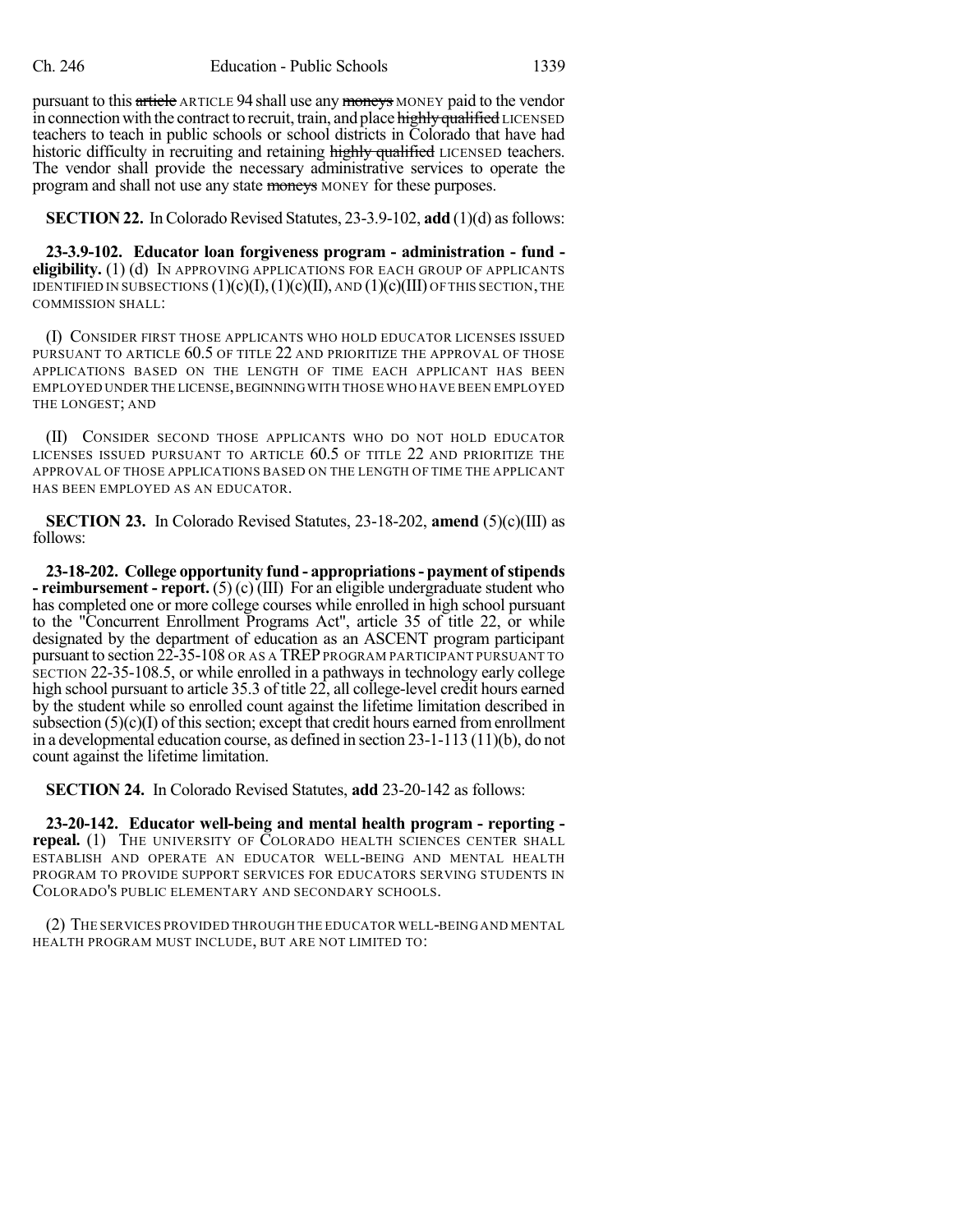(a) AHOTLINE SERVICE FOR EDUCATORS,PROVIDING DAILY TELEPHONE AND TEXT ACCESS;

(b) STAFFED SUPPORT GROUPS; AND

(c) TRAINING AND SUPPORT PROGRAMS FOR EDUCATORS THAT FOCUS ON COPING WITH STRESS AND BUILDING RESILIENCE DURING THE COVID-19 PANDEMIC AND RECOVERY FROM THE PANDEMIC.

(3) THE DEPARTMENT OF HIGHER EDUCATION SHALL ENTER INTO A LIMITED PURPOSE FEE-FOR-SERVICE CONTRACT WITH THE UNIVERSITY OF COLORADO HEALTH SCIENCES CENTER PURSUANT TO SECTION 23-18-308TO PROVIDE STATE FUNDING FOR THE EDUCATOR WELL-BEING AND MENTAL HEALTH PROGRAM TO SUPPLEMENT OTHER SOURCES OF FUNDING.

(4) ON OR BEFORE NOVEMBER 1, 2022, AND ON OR BEFORE NOVEMBER 1 EACH YEAR THEREAFTER, THE UNIVERSITY OF COLORADO HEALTH SCIENCES CENTER SHALL SUBMIT A REPORT TO THE DEPARTMENT OF HIGHER EDUCATION CONCERNING THE USE OF STATE FUNDING FOR THE EDUCATOR WELL-BEING AND MENTAL HEALTH PROGRAM, INCLUDING INFORMATION ABOUT THE NUMBER OF EDUCATORS SERVED, THE SERVICES PROVIDED, FUNDING RECEIVED FROM OTHER SOURCES, AND OTHER RELEVANT DATA AND INFORMATION ABOUT THE IMPLEMENTATION OF THE PROGRAM AND PROGRAM OUTCOMES.

(5) THIS SECTION IS REPEALED, EFFECTIVE JULY 1, 2026.

**SECTION 25.** In Colorado Revised Statutes, 23-18-308, **add** (1)(i) as follows:

**23-18-308. Fee-for-service contracts - limited purpose - repeal.** (1) Subject to available appropriations, the department shall enter into fee-for-service contracts for the following purposes:

(i)(I) THE EDUCATOR WELL-BEING AND MENTAL HEALTH PROGRAM PURSUANT TO SECTION 23-20-142.

(II) THIS SUBSECTION (1)(i) IS REPEALED, EFFECTIVE JULY 1, 2026.

**SECTION 26.** In Colorado Revised Statutes, 23-3.3-103, **add** (11) as follows:

**23-3.3-103. Annual appropriations - repeal.** (11) (a) THE PROVISIONS OF SUBSECTION (1) OF THIS SECTION CONCERNING APPROPRIATIONS FOR STUDENT FINANCIAL ASSISTANCE UNDER THIS ARTICLE 3.3DO NOT APPLY TO APPROPRIATIONS MADE PURSUANT TO SECTIONS 23-18-308 (1)(i) AND 23-20-142 FOR THE EDUCATOR WELL-BEING AND MENTAL HEALTH PROGRAM.

(b) THIS SUBSECTION (11) IS REPEALED, EFFECTIVE JULY 1, 2026.

**SECTION 27.** In Colorado Revised Statutes, 23-78-303, **amend** (6); and **add** (4.5) as follows:

**23-78-303. Definitions.** As used in this part 3, unless the context otherwise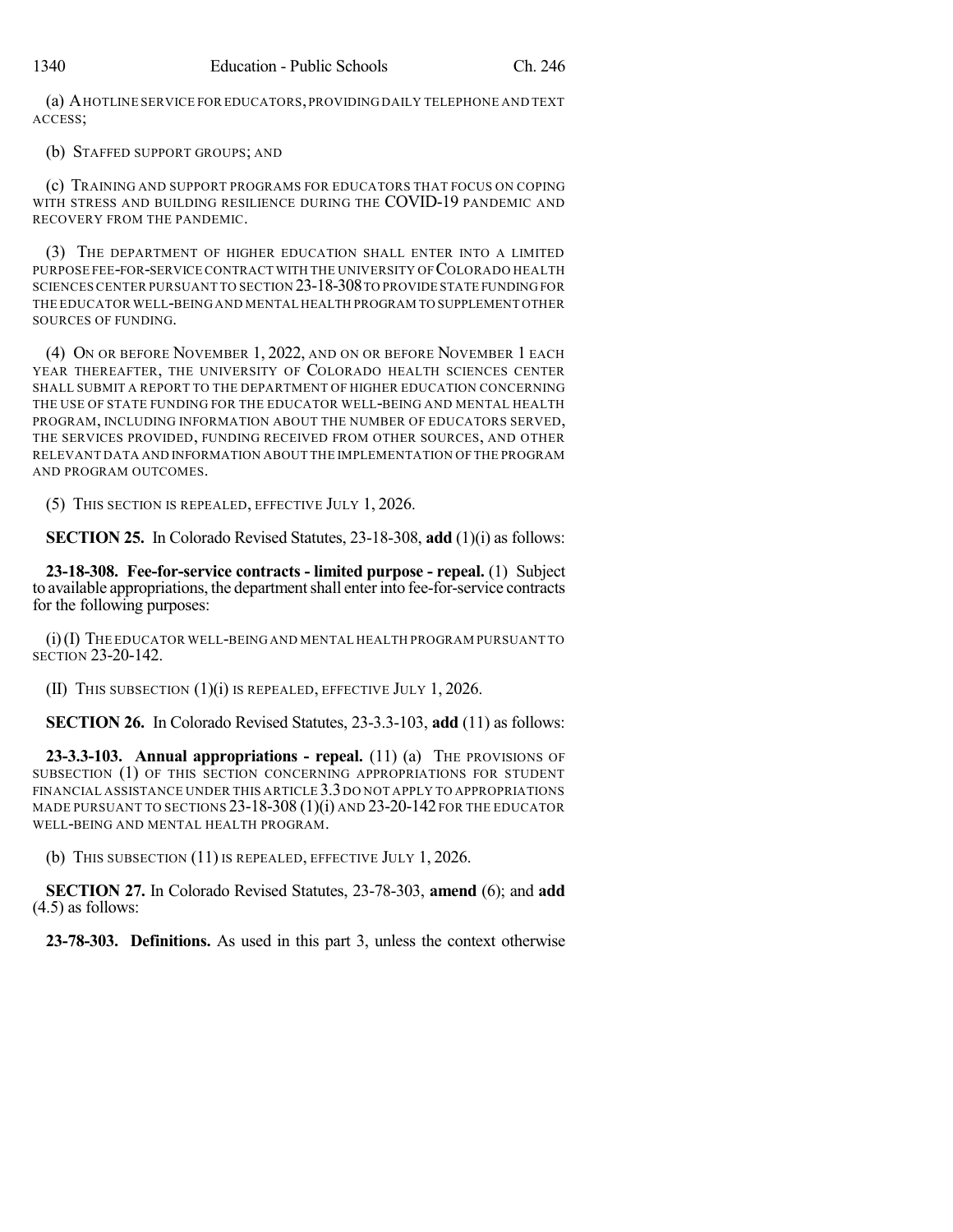requires:

(4.5) "REMOTE SCHOOL DISTRICT" MEANS A SCHOOL DISTRICT IN COLORADO, IRRESPECTIVE OF PUPIL ENROLLMENT, THAT IS MORE THAN FIFTY MILES FROM THE NEAREST LARGE, URBANIZED AREA.

(6) "Rural local education provider" means a REMOTE SCHOOL DISTRICT, A rural school district, a rural charter school, or a board of cooperative services that operates a public school that is located within a rural school district.

**SECTION28. Appropriation.**(1) Forthe 2021-22 state fiscal year, \$9,132,856 is appropriated to the department of education. This appropriation is from the general fund. To implement this act, the department may use this appropriation as follows:

(a) \$1,087,310 for educator effectiveness unit administration, which amount is based on an assumption that the department will require an additional 3.8 FTE;

(b) \$45,546 for the teacher recruitment and preparation program, which amount is based on an assumption that the department will require an additional 0.5 FTE;

(c) \$5,000,000 for financial assistance provided through the educator recruitment and retention program; and

(d) \$3,000,000 for the quality teacher recruitment program.

(2) For the 2021-22 state fiscal year, \$64,023 is appropriated to the department of higher education. This appropriation isfrom the general fund and is based on an assumption that the department will require an additional 1.0 FTE. To implement this act, the department may use this appropriation for administration related to the Colorado commission on higher education and higher education special purpose programs.

(3) For the 2021-22 state fiscal year, \$2,500,000 is appropriated to the educator loan forgiveness fund created in section 23-3.9-102 (1)(b), C.R.S. This appropriation is from the general fund. The department of higher education is responsible for the accounting related to this appropriation.

(4) For the 2021-22 state fiscal year, \$398,963 is appropriated to the department of higher education. This appropriation isfromthe general fund and is based on the assumption that the department will require an additional 0.5 FTE. To implement this act, the department may use this appropriation for educator loan forgiveness program administration. This amount remains available until the close of the 2025-26 state fiscal year.

(5) For the 2021-22 state fiscal year, \$239,778 is appropriated to the department of higher education. This appropriation isfromthe general fund. To implement this act, the department may use this appropriation for the college opportunity fund program to be used for limited purpose fee-for-service contracts with state institutions.